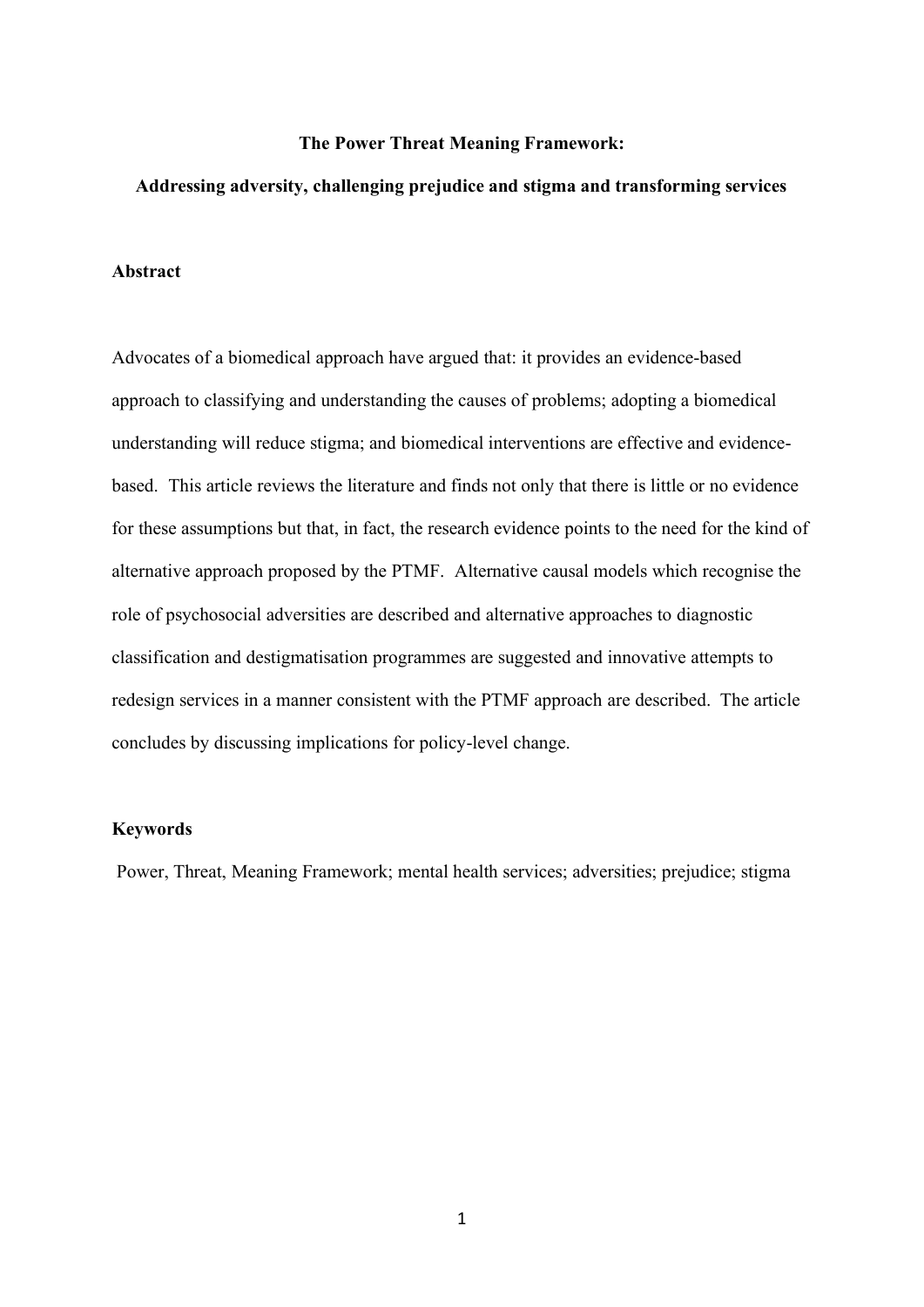The PTMF was a response to the continued dominance of a reductionist biomedical approach to psychological distress and distressing conduct. Advocates of this approach have argued that it provides an evidence-based approach to classifying and understanding the causes of these problems, that adopting a biomedical understanding will reduce stigma and that biomedical interventions are effective and evidence-based. In this article the research literature on each of these aspects is reviewed and, as each are examined we will see not only that there is little or no evidence for these assumptions but that, in fact, the evidence points to the need for the kind of alternative approach proposed by the PTMF. The article describes alternative causal models which recognise the role of psychosocial adversities, alternative approaches to diagnostic classification and destigmatisation programmes and innovative attempts to redesign services in a manner consistent with the PTMF approach. It concludes by discussing implications for policy-level change.

#### **How a biomedical approach obscures the causal role of psychosocial adversities**

A reductionist biomedical understanding of the causes of psychological distress and distressing behaviour is dominant in mainstream psychiatry (Bentall, 2003, 2009; Read & Dillon, 2013) Yet, despite decades of optimistic claims that simple biological causes will be found for a range of diagnostic categories, researchers are still no nearer to their goal. For example, a review aiming to find evidence of a genetic basis for depression found, instead, 'a strong association between the number of stressful life events and risk of depression across the studies' (Risch et al., 2009, p. 2462). A similar pattern is seen in relation to the diagnosis of schizophrenia (Bentall, 2003; Read & Dillon, 2013) This is biological psychiatry's flagship construct, with, supposedly, a strong bio-genetic etiology and one where the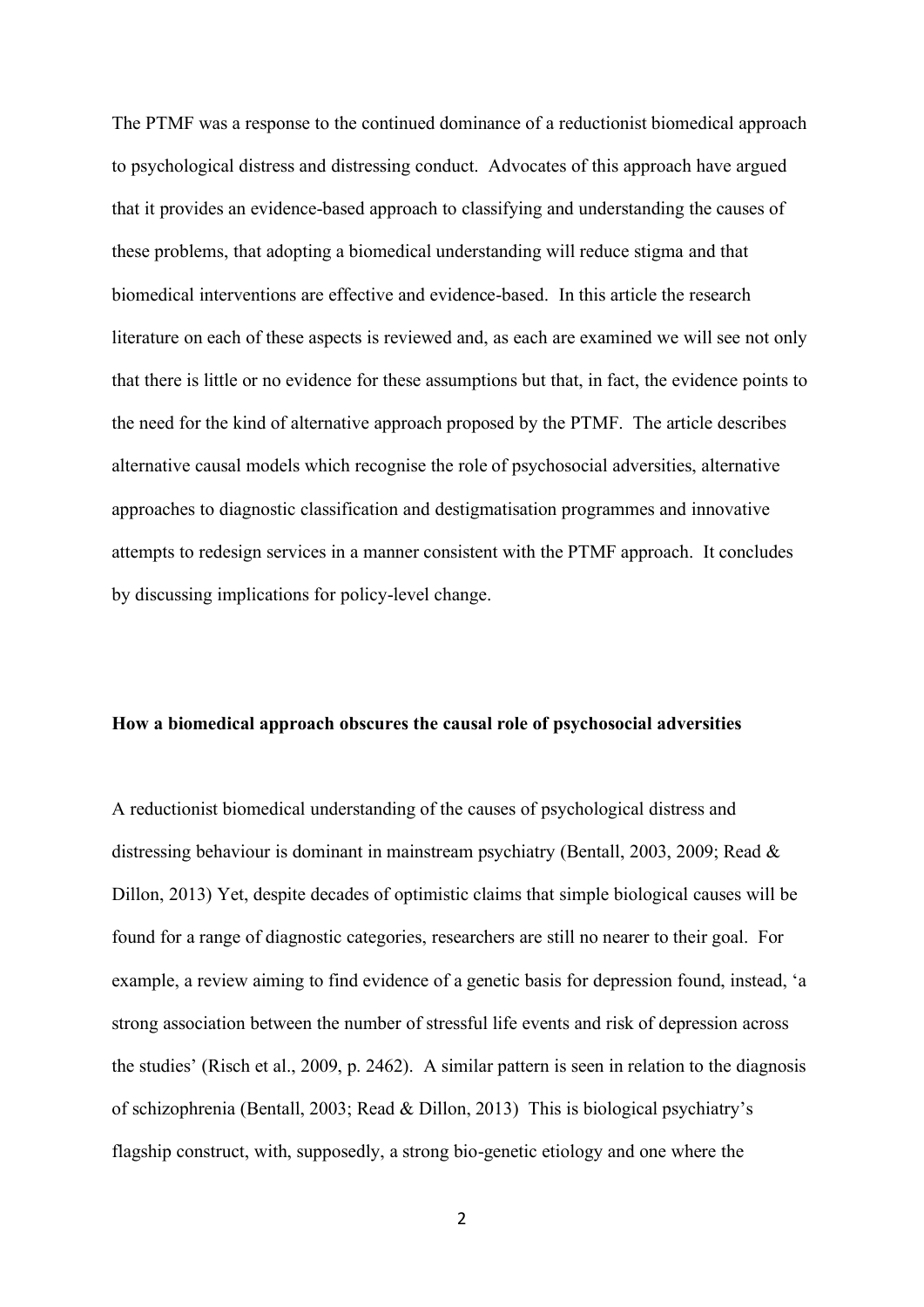hypothesis that childhood adversities played a causal role has previously been seen as quite controversial. A 2012 meta-analysis, however, looked at six types of childhood adversity: sexual abuse, physical abuse, emotional abuse, neglect, bullying and parental death. The reviewers located18 case-control studies ( $n = 3,904$ ), 10 prospective or quasi-prospective studies ( $n = 41,803$ ) and eight population-based cross-sectional studies ( $n = 35,546$ ). The review found that there were significant associations between childhood adversity and psychosis across all three research designs, with an overall effect of  $OR = 2.78$  (95% CI, 2.34-3.31). It concluded that '[t]hese findings indicate that childhood adversity is strongly associated with increased risk for psychosis.' (Varese et al., 2012, p. 661). The failure to find a biological cause and the evidence for psychosocial causes has led at least one prominent schizophrenia researcher to rethink their assumptions. Recently, British psychiatrist Robin Murray admitted:

In the last two decades, it has become obvious that child abuse, urbanization, migration, and adverse life events contribute to the etiology of schizophrenia and other psychoses. This has been a big shift for me! My preconceptions had made me blind to the influence of the social environment.

Murray (2016. p. 255).

Two recent reviews have summarised evidence that psychosocial factors play a causal role in the kinds of problems attracting diagnoses of psychosis (Cooke, 2017; Read, 2013a). A number of studies and reviews have identified some of the specific adversities that have been proven to have a causal role, usually in combination, in most sorts of distress and despair in adulthood, including psychosis (Bentall, 2009; Johnstone & Boyle, 2018, pp. 92-151; Kessler et al., 2010; Read, 2020; Read, 2013a; Read, Morrison, & Waddingham, 2020; Varese et al.,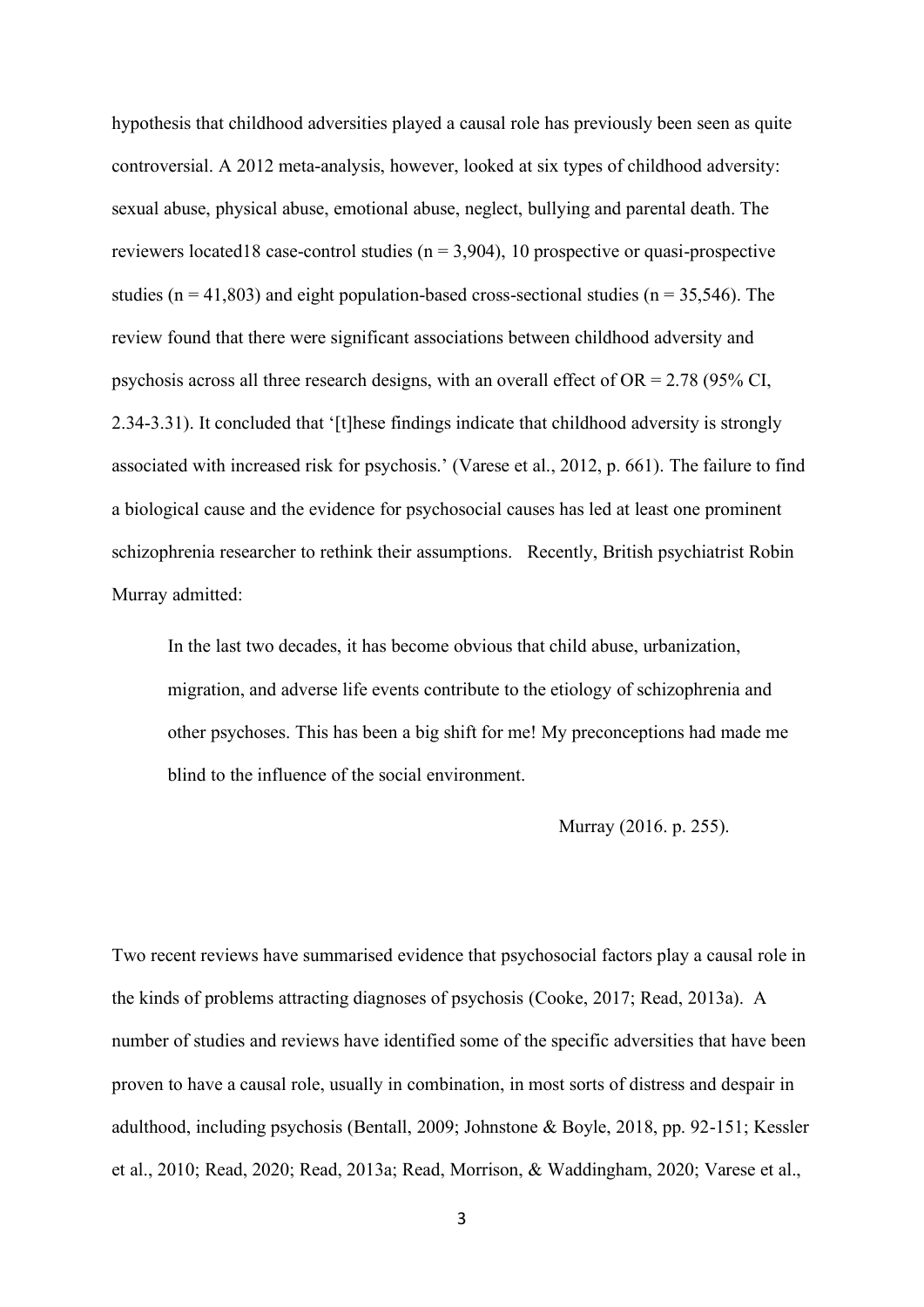2012; Wilkinson & Pickett, 2009). They include factors occurring during pregnancy (e.g. maternal prenatal health and stress); during childhood (neglect, sexual, physical and emotional abuse, witnessing violence as a child and early parental loss) and factors occurring across the lifespan: bullying; heavy early cannabis use; rape and physical assault; war trauma; absolute and relative poverty; ethnicity (mediated by poverty, isolation and racism); discrimination (racism, sexism, homophobia, etc.); and urban living.

Child abuse plays a causal role in most mental health problems, including: depression, anxiety, eating difficulties, sexual problems, 'personality disorders', dissociation, substance abuse, PTSD, mood swings and psychosis (Kessler et al. 2010; Read 2013a; Varese et al. 2012). Adults who were abused when they were children are higher users of adult mental health services; have earlier, longer and more frequent psychiatric hospital admissions; have higher global symptom severity; and are more likely to self-harm and kill themselves (Hepworth & McGowan 2013; Read 2013a). Adults scoring high on the Adverse Childhood Experiences scale are 10 times more likely to be prescribed antipsychotics and 17 times more likely to be prescribed antidepressants (Anda et al, 2007).

This is not to say that biological processes do not play a role but they are not the primary cause of distress in the way that a biological reductionist model assumes. Rather, as the PTMF notes, biology is a 'mediator and enabler of all human experience' (p. 7), something we discuss at length in our 30-page chapter on 'The role of biology'. Indeed, our biology is affected by what has happened to us -- biological differences can be caused by the social environment. For example, biological researchers have argued that differences between the brains of people diagnosed with 'schizophrenia' and the brains of 'normal' people, show that 'schizophrenia' is a 'brain disease'. Many such claims of biological differences and causes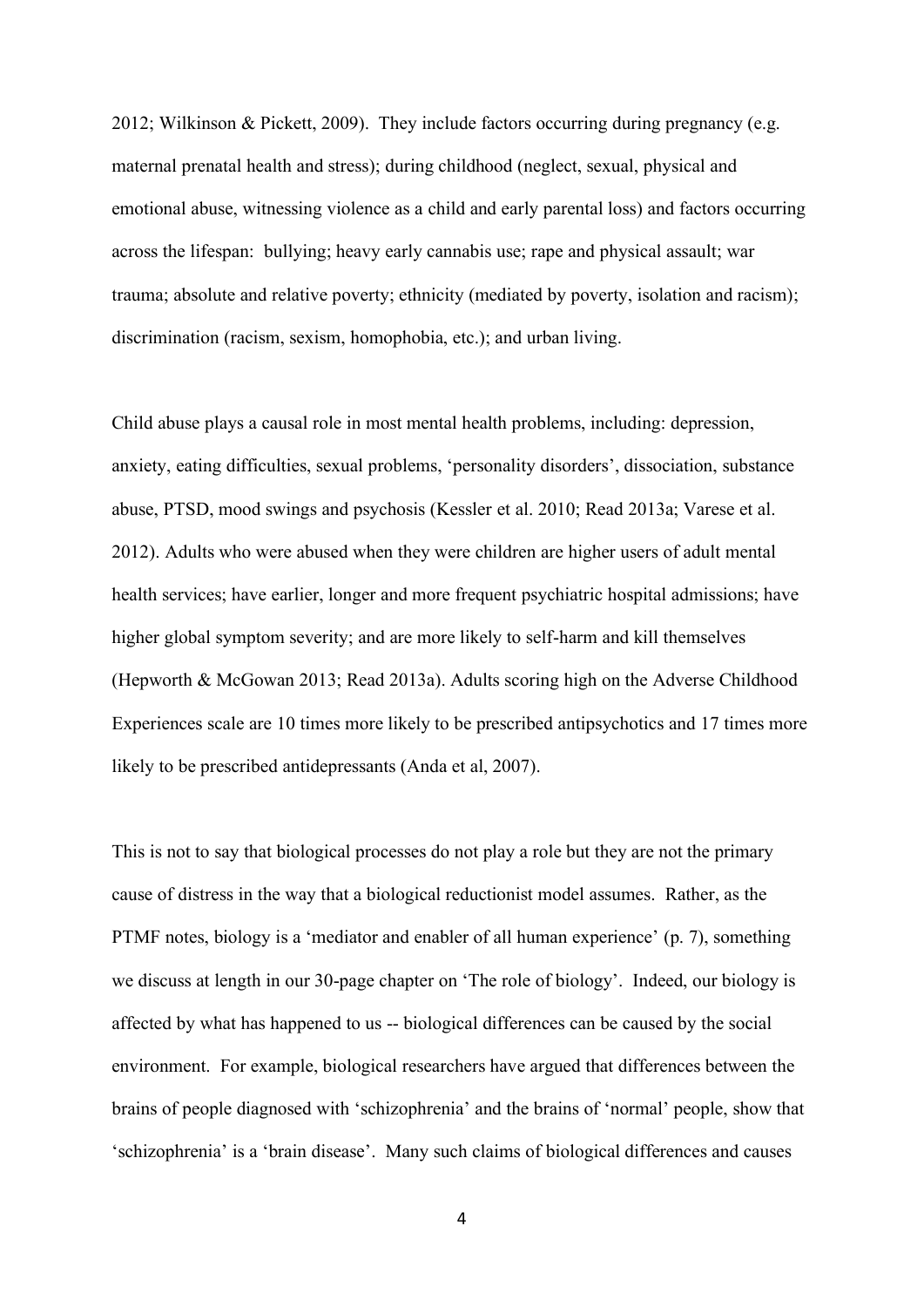have been wildly exaggerated or are completely unsubstantiated. But they also make a simple mistake – to assume that biological differences are simplistically caused by biology. However, the same brain differences have been found in abused young children, providing evidence for a Traumagenic Neurodevelopmental model of psychosis (Read, Fosse, Moskowitz & Perry, 2014).

Chapter 4 of the PTMF devotes sixty pages to reviewing the literature on the role of the social context (Johnstone & Boyle, 2018, pp. 92-151), focussing primarily on childhood adversity, gender, 'race' and ethnicity and social class and poverty. It is argued that researchers have often neglected the role that power plays in how adversities impact on people. Six different kinds of power are described: coercive; legal; economic and material; biological/embodied; interpersonal; and ideological (see Mary Boyle's article on power, this issue)

This last form of power -- ideological power -- refers to the way in which power works through language, to allow issues to be framed only in certain ways, while closing down other perspectives. This is relevant to the discussion of biomedical models: by framing issues only in terms of biology and by assuming biology plays the primary causal role, the link between adversities and distress is obscured and other ways of conceptualising distress. For example, the notion that since we are biological beings anything that happens to us also has an impact on our biology is closed down (see David Harper's article on framing, this issue).

Ideological power is also exerted through the way in which experiences of distress or distressing behaviour are diagnosed and explained by mental health professionals, thus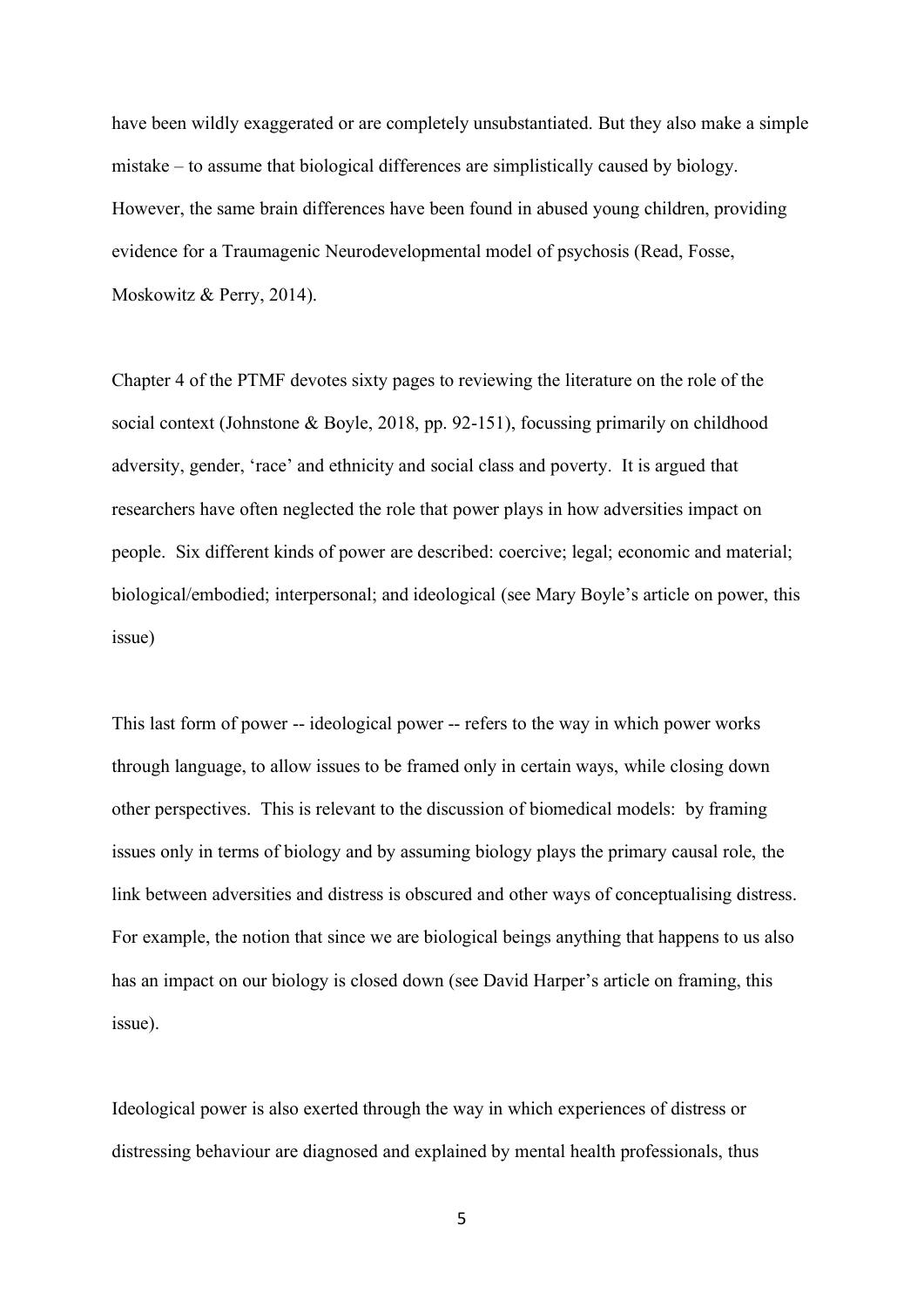affecting the kinds of meanings available to people to understand their troubles (see John Cromby's article, this issue). Given the significant role diagnostic labelling plays in meaning-making, we turn to this next.

## **How diagnosis appears to explain but often only obscures**

The use of a psychiatric diagnosis can have some advantages for some of us some of the time. It might make us feel that we have an explanation for our difficulties. 'I am hearing voices because I have an illness called schizophrenia which is what is making me hear the voices' or 'I am feeling depressed because I am suffering from a thing called 'depressive disorder' which is making me feel depressed.' Anxiety is caused by 'anxiety disorder' and so on. An explanation, any explanation, can be reassuring and soothing when we are confused and distressed. A diagnosis can also convey that the doctor knows what is going on, knows what is wrong with us, and, therefore, knows what to do to make us better. It might also help us feel less alone with our problems; other people also have the thing we've been told we've got. The last thing we want to hear when we tell a mental health professional, or our GP, our problems is 'I've no idea what's going on here; I've never seen anything like this before,'.

In reality, however, the diagnoses tell us little or nothing about the causes of our problems. What they do, instead, as we explain in the PTMF, is to locate our problems firmly within us as an individual person, ignoring our social context, past and present. The language of symptoms, disorders, illnesses etc. also conveys a general sense that there is something wrong, medically, with us as individuals. A psychiatric diagnosis thereby tends to render our distressing behaviours, feelings and thought meaningless, other than as 'symptoms' of our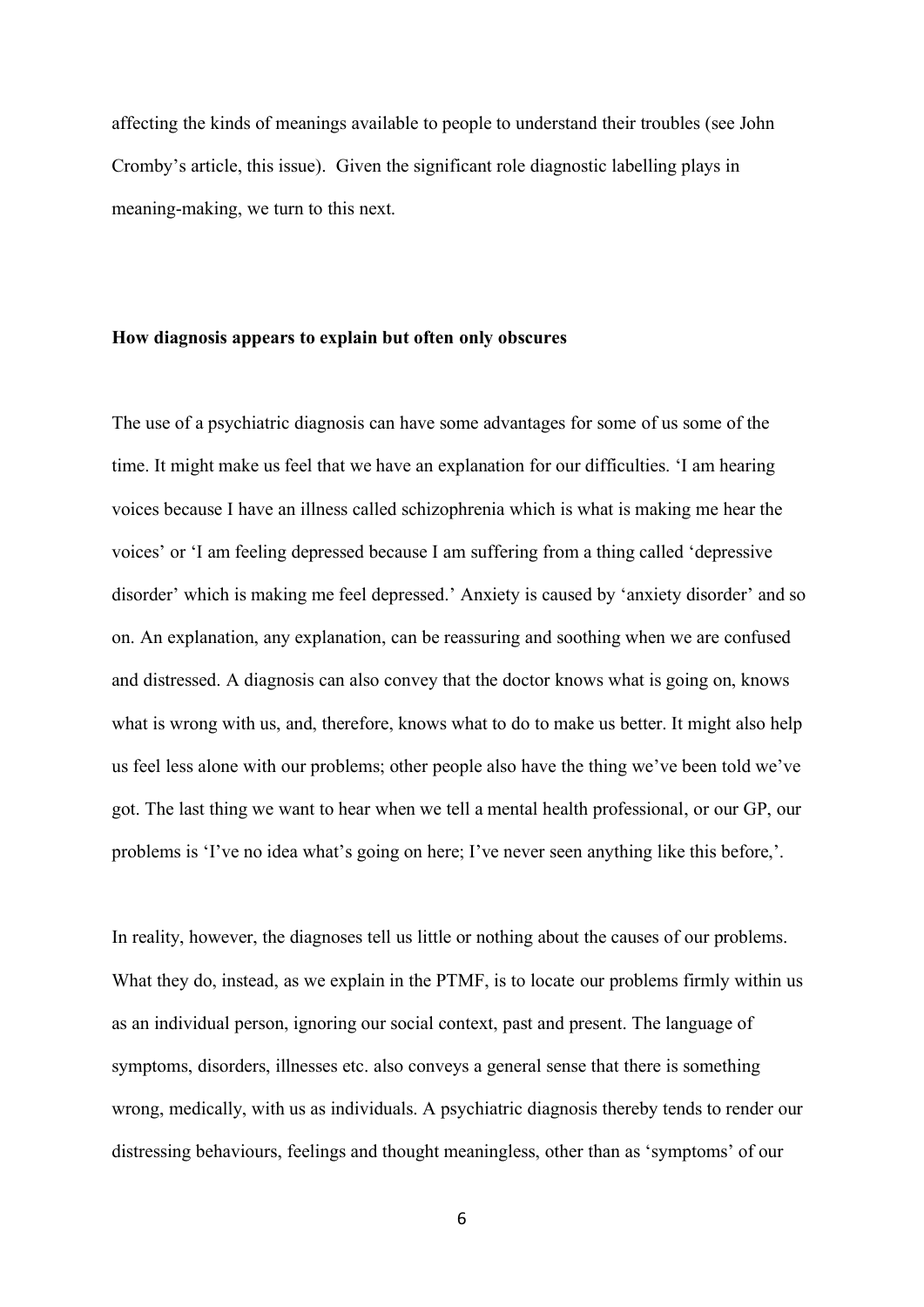'disorder' (Bentall, 2003; Johnstone, 2014). It also focuses on deficits rather than strengths and, as we will see in the next section, these labels are also a major contributor to prejudice and stigma. A great deal of the research on social causation, biomedicalization, clinical iatrogenesis and stigma has been conducted by medical sociologists and readers are referred to Pescosolido et al (2008) and Rogers and Pilgrim (2014) for overviews of this work.

A significant problem for the diagnostic approach is is that many of its categories are scientifically meaningless. In other words, many have inadequate reliability (the extent to which people can agree on who has got the thing in question) and/or validity (the degree to which the thing has the properties that it is supposed to have  $-e$ g a biological etiology – see above) (Bentall, 2003; Johnstone, 2014; Read, 2013b). Arguably the most extreme example of the poor science involved in psychiatric diagnoses relates to psychiatry's flagship diagnosis – schizophrenia (Bentall, 2009; Read, 2013b). As early as 1968, British psychologist Don Bannister had concluded that '[s]chizophrenia as a concept, is a semantic Titanic, doomed before it sails, a concept so diffuse as to be unusable in a scientific context' (Bannister,1968, p. 181). Bannister went on to observe that:

We diagnose one person as schizophrenic because he manifests characteristics A and B and diagnose a second person as schizophrenic because he manifests characteristics C, D and E. The two people are now firmly grouped in the same category while not specifically possessing any common characteristic. . . . Disjunctive categories are logically too primitive for scientific use.

(1968, pp. 181–2)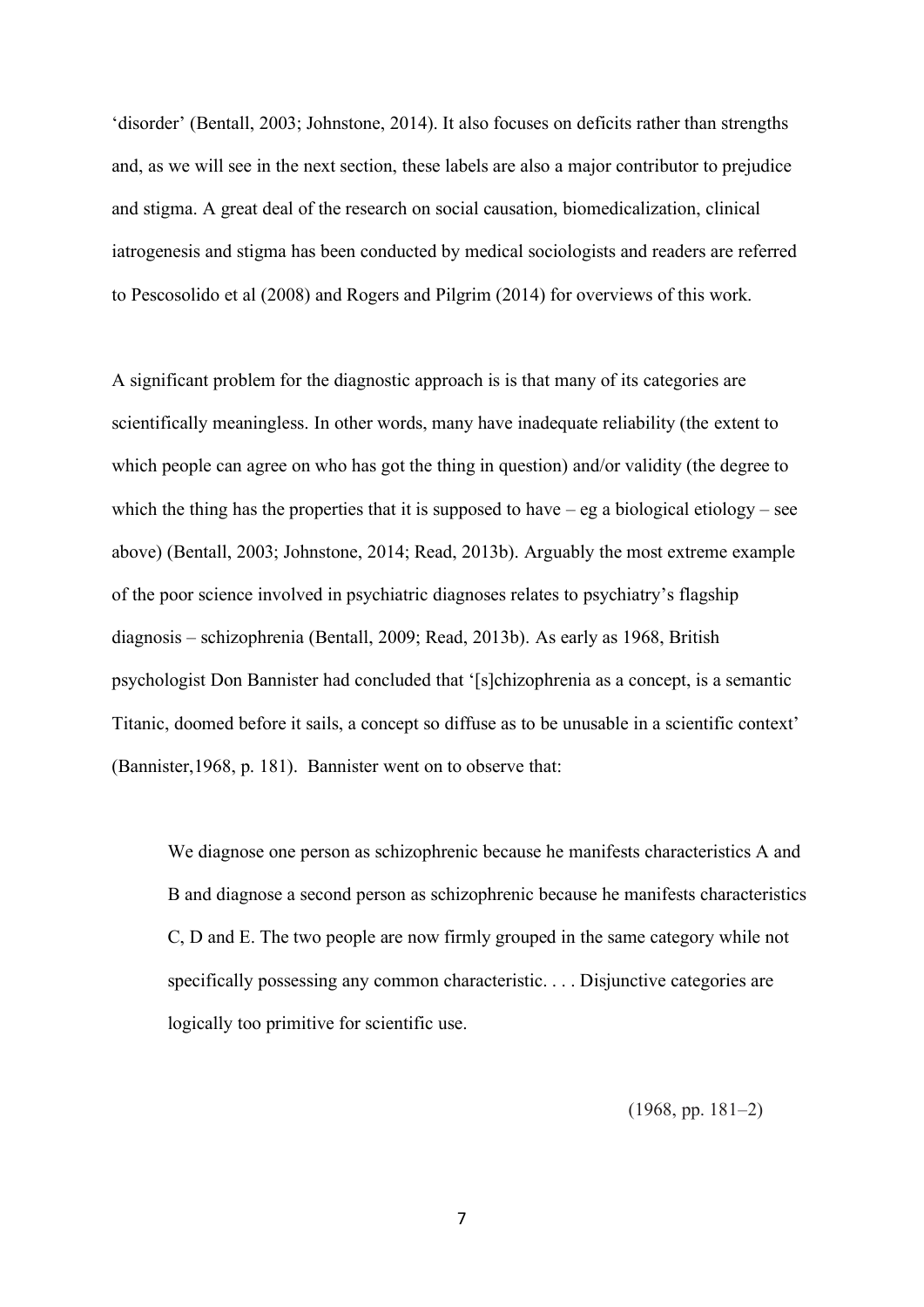The category remains disjunctive today. There are five types of symptoms for 'schizophrenia' listed in DSM-5. You only need two of them to get the diagnosis. So you and I can have no 'symptoms' in common whatsoever but we will receive the same diagnosis (and almost certainly the same treatment). This is scientific nonsense.

In 2012, Dr Fibiger of the Psychiatry Department at the University of British Columbia, and ex-Vice President of Neuroscience at drug company Eli Lilly, wrote:

Today, few would argue that syndromes such as schizophrenia and depression are single, homogeneous diseases …. concepts such as schizophrenia will surely be discarded and future generations will look back and might rightfully ask "What were they thinking?" (Fibiger, 2012, p. 50).

The problems of psychiatry's diagnostic categories were recognised in a position statement published by the British Psychological Society's Division of Division of Clinical Psychology (DCP, 2013). This statement suggested that psychologists and others could use psychological formulation as an alternative to diagnosis. The origins of the PTMF also lie in this document – one of its recommendations was that there should be support for 'work, in conjunction with service users, on developing a multi-factorial and contextual approach, which incorporates social, psychological and biological factors' (D.C.P., 2013, p.9). In its final chapter, the PTMF includes a section suggesting ways in which we can avoid using medicalising language. The PTMF also suggests that Provisional General Patterns may be a useful alternative to diagnostic categories – these attempt to describe regularities in people's responses to certain kinds of threats (see Lucy Johnstone's article, this issue).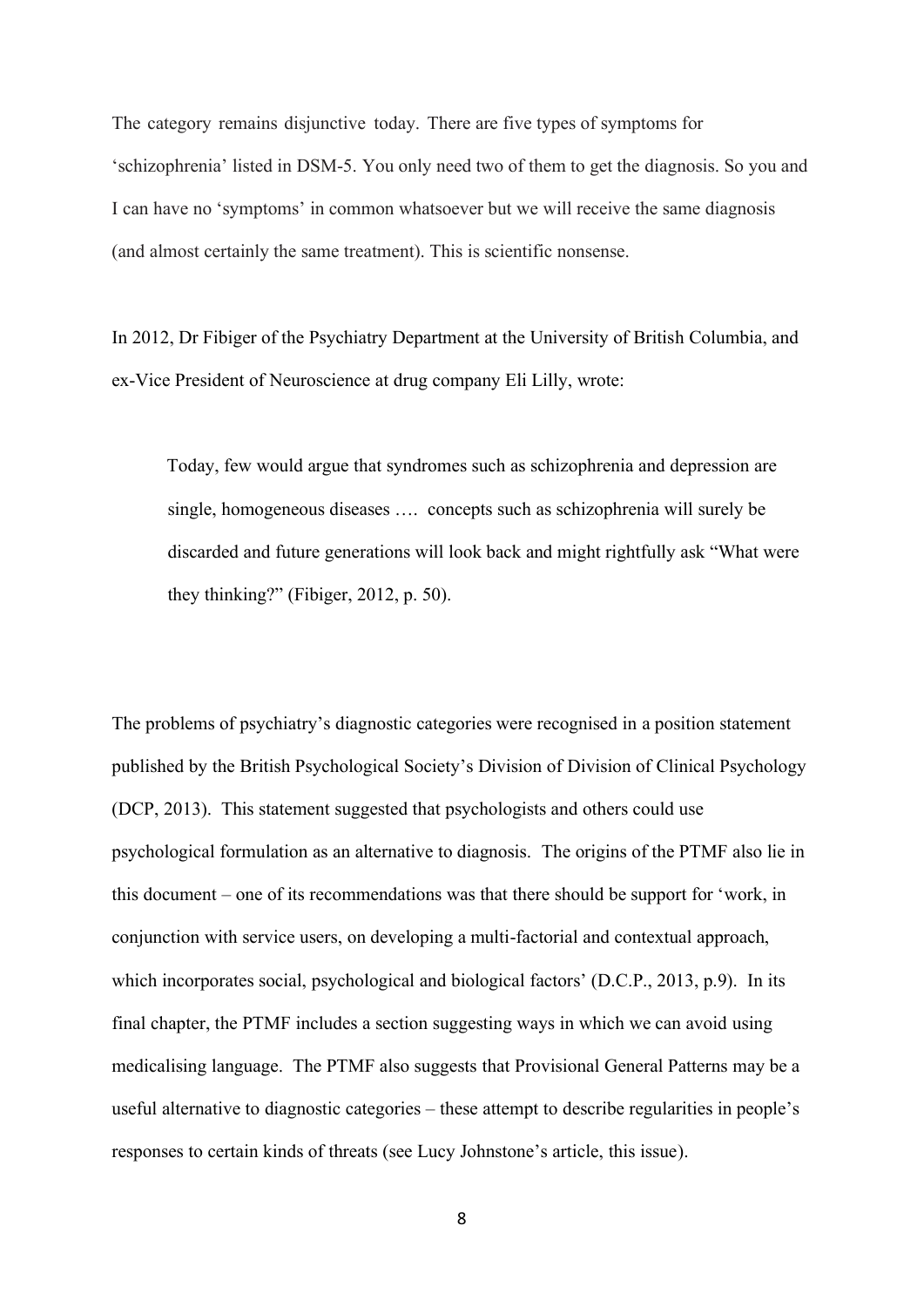So far we have seen how biomedical models obscure the role of psychosocial adversities and how diagnostic categories are unscientific. But advocates of the biomedical approach have made another claim, as noted in a recent report to the UN by one of its Special Rapporteurs, Dainius Pūras, a professor of child and adolescent psychiatry and public mental health in Lithuania:

The biomedical model regards neurobiological aspects and processes as the explanation for mental conditions and the basis for interventions. It was believed that biomedical explanations, such as "chemical imbalance", would bring mental health closer to physical health and general medicine, gradually eliminating stigma. However, that has not happened and many of the concepts supporting the biomedical model in mental health have failed to be confirmed by further research. (U.N., 2017, p. 6)

Is Pūras right? Has a biomedical approach failed to reduce stigma? In the next section, we will review the research and find not only that it has not reduced stigma but that it may even have reinforced stigmatising attitudes.

### **How bio-genetic causal beliefs and diagnostic labelling have exacerbated stigma**

Prejudice and discrimination refer to unequal treatment or exclusion from full participation in society because of membership of a particular group, such as people who have been labelled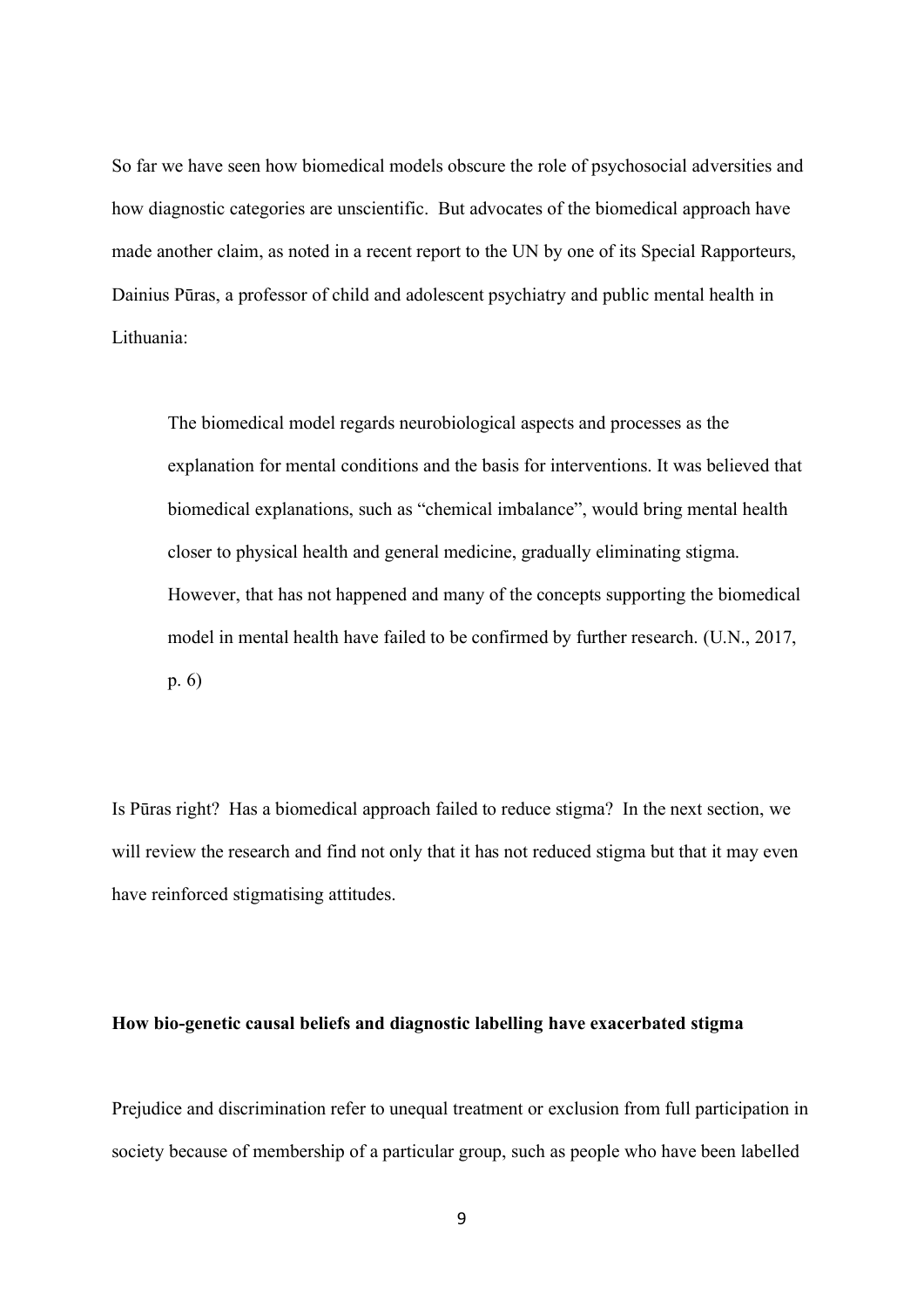with a psychiatric diagnosis. Stigma involves negative attitudes towards these people, which can be internalised in the form of shame and a sense of difference. Both are a major barrier to recovery (Corrigan & Kosyluk, 2013; Pyle & Morrison, 2014). Some people describe stigma and discrimination as more distressing than their original difficulties (Schulze  $\&$ Angermeyer, 2003).

Stigma and discrimination have been documented in relation to most mental health diagnostic groups, but the worst is experienced by people struggling with street drugs or alcohol and those diagnosed with 'schizophrenia'. The stereotype of the 'schizophrenic', with the toxic combination of dangerousness and unpredictability at its core, is remarkably consistent over place and time. The stereotype of the violent 'madman', still sometimes fuelled by the media, remains despite people diagnosed with psychosis actually being more likely to be assaulted than to assault others (Morgan et al. 2012). These attitudes lead to a range of forms of discrimination when seeking work, housing or insurance and rejection by friends and families are commonplace (Read, Haslam, Sayce, & Davies, 2006; Schulze & Angermeyer, 2003).

Stigma, prejudice and discrimination are human rights issues. As with the struggle for the rights of people with physical disabilities, the cause of the disability is irrelevant to the question of one's civil rights. Similarly, those who attract psychiatric diagnoses should have the right to access social and economic life (Read et al. 2006; Read, Haslam, & Magliano, 2013; Sayce , 2003). However, a body of research has consistently shown that, in relation to mental health, the diagnostic label one has and the public's beliefs about the causes of problems play a crucial role in the development of stigmatising attitudes.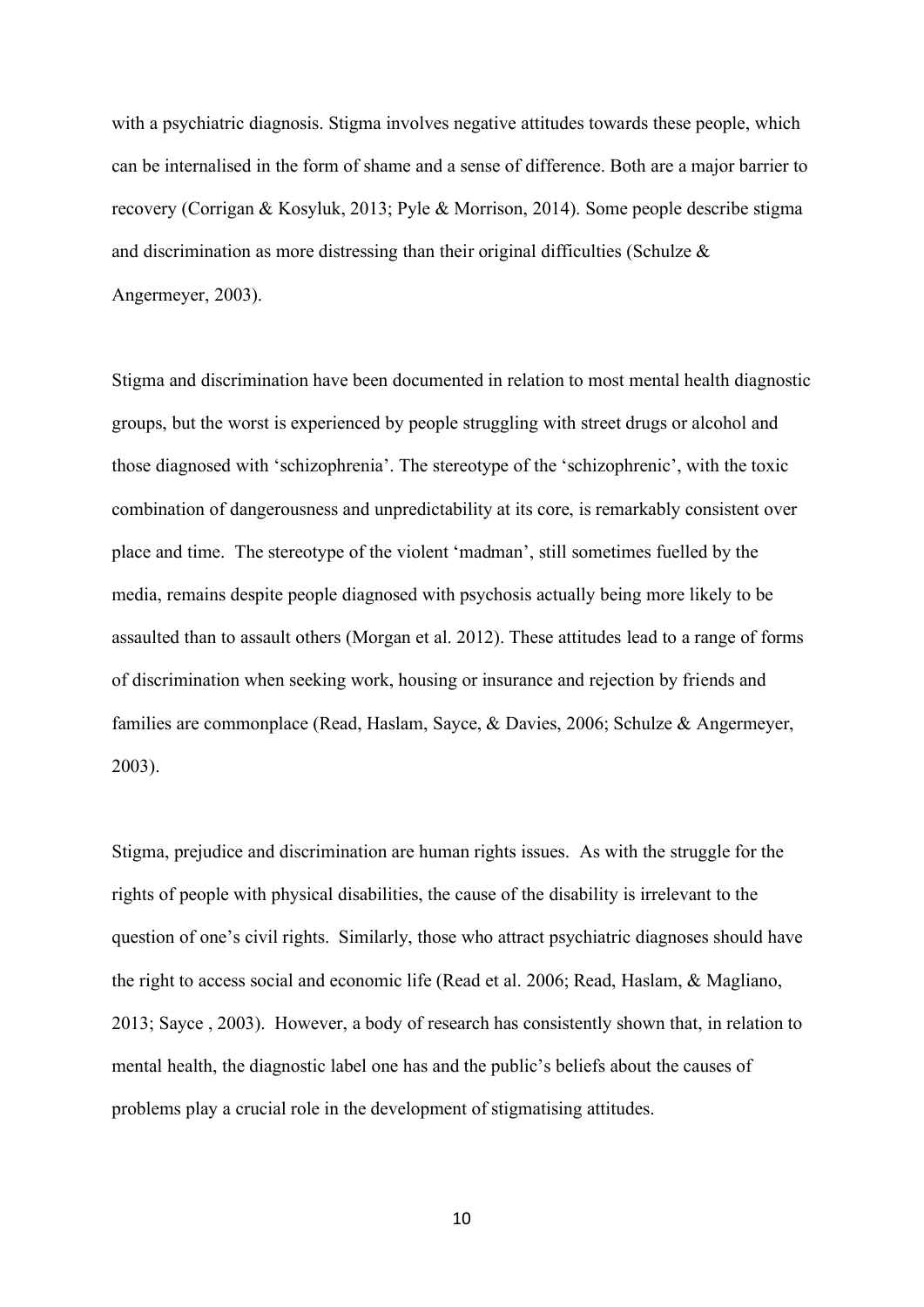### *Diagnostic labels and essentialism*

A key component of 'medical model' anti-stigma campaigns like 'mental health literacy' and 'mental health first aid' is the attempt to persuade the public to adopt psychiatric diagnostic categories. However, taking an evidence-based approach shows that this makes things worse not better. In correlational and experimental studies alike (Angermeyer & Matschinger, 2005; Read et al., 2006, Read, Haslam, & Magliano, 2013; Magliano et al., 2017), labelling someone with a diagnosis is associated with fear, rejection, desire for social distance, pessimism about their chances of recovery and a range of negative perceptions (dangerous, unpredictable, dependent, lacking responsibility for their actions, lacking humanity and perceiving their problems as severe).

## *Causal beliefs*

Anti-stigma campaigns, such as the current UK 'Time to Change' ([www.time-to](http://www.time-to-change.org.uk/)[change.org.uk\)](http://www.time-to-change.org.uk/) and the National Association on Mental Illness's 'CureStigma' [\(https://www.nami.org/stigmafree\)](https://www.nami.org/stigmafree) usually focus on stigma rather than discrimination, and adopt the 'mental illness is an illness like any other' strategy. This attempts to educate the public to think in terms of biologically based, medical illnesses, a message sometimes reinforced by high-profile celebrities. The thinking behind this well-intentioned strategy is that if we can't control our behavior, we can't be held responsible and, therefore, can't be blamed. It is the 'mad not bad' argument, with the mad component portrayed as biologically based illnesses. Of course, this ignores the fact that many people are discriminated against on the basis of things over which they have no control – ethnicity, gender, disability and so on (Lebowitz & Appelbaum, 2019).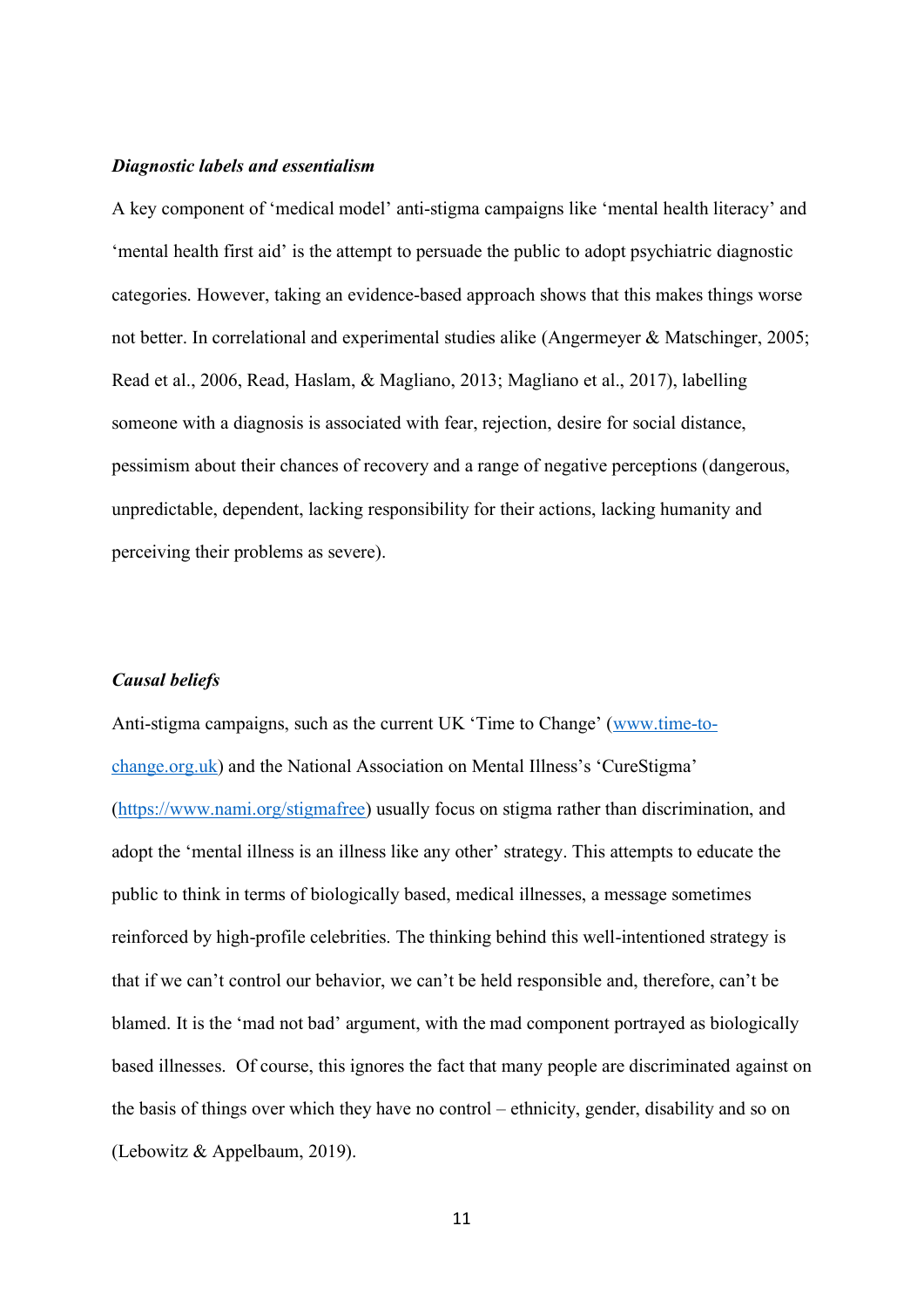However, this approach has consistently been shown to increase, rather than decrease, prejudice, fear and pessimism about recovery (Angermeyer, Holzinger, & Schomerus, 2011; Kvaale, Haslam, & Gottdiener, 2013; Magliano, Citarelli, & Read, 2020; Read et al., 2006; Read et al., 2013) both in the UK and worldwide. Our 2013 review of the relationship between attitudes and causal beliefs about 'schizophrenia' 'psychosis' or 'mental illness' in 16 countries found that bio-genetic causal beliefs were strongly related to negative attitudes while the opposite holds for psycho-social beliefs, like believing that people become distressed as an understandable response to trauma and other adversities in their life (Read, Haslam, & Magliano, 2013). A meta-analysis of this same body of research concurs that 'medicalisation' of human distress via 'biogenetic explanations' increases pessimism about recovery and perceived dangerousness (Kvaale et al., 2013).

In a recent study, 343 US mental health clinicians read vignettes describing patients with four 'disorders' and were given biogenetic or psychosocial explanations. For example, for 'social phobia' the psychosocial explanations included bullying, neglectful parents, and failure to learn to trust others whilst the biological explanations included low serotonin levels, an abnormally active amygdala and a hereditary component. The biological explanation led to significantly lower feelings of empathy towards the person, across all four conditions (Lebowitz & Ahn, 2014).

Professor Nick Haslam has suggested that psychological essentialism may help to understand why it is that bio-genetic causal beliefs and associated diagnostic labelling lead to fear and prejudice. He notes that some types of category imply a shared, unobservable essence beneath their superficial properties. Essentialism involves several ideas: immutability (i.e.,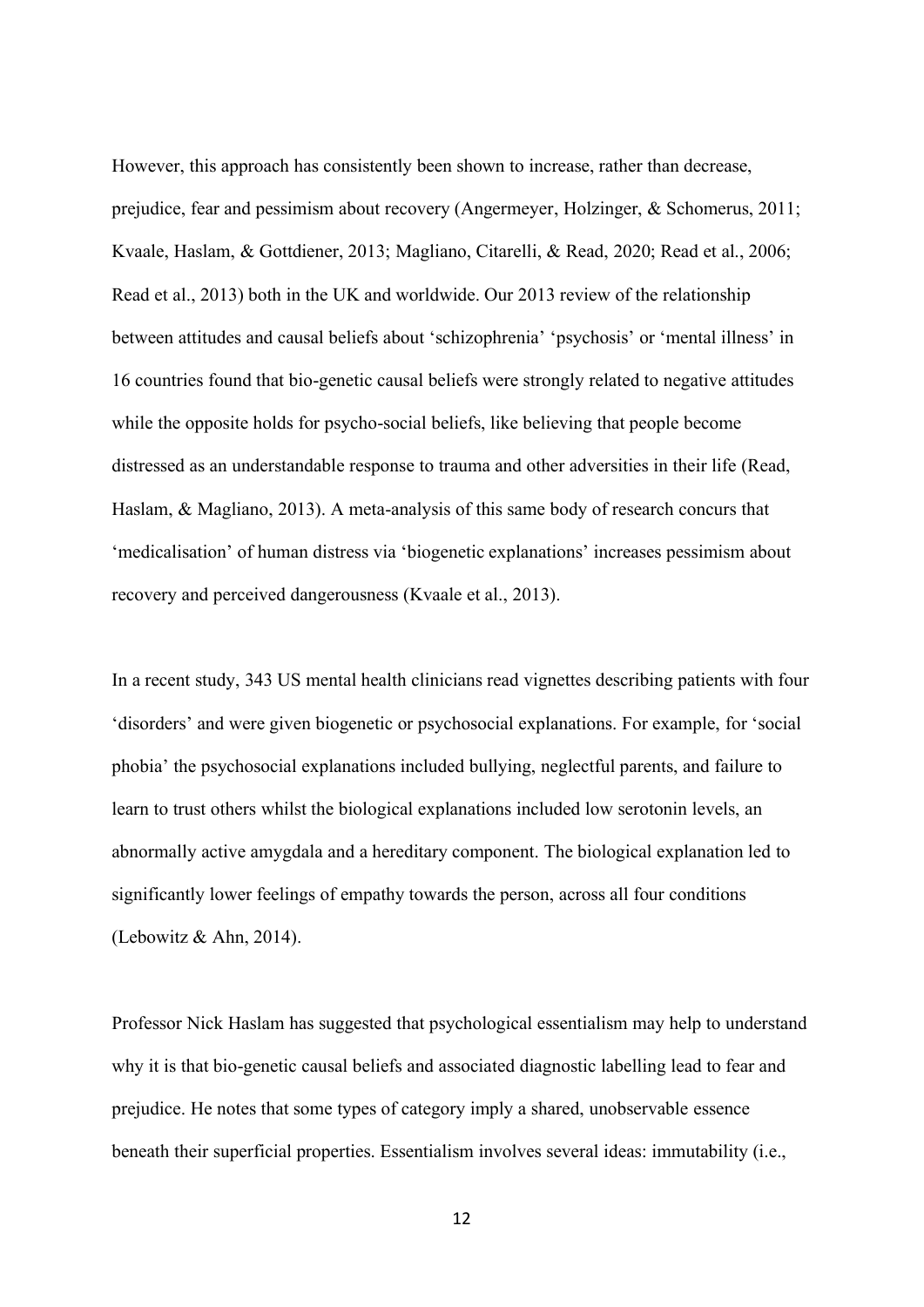category membership is fixed); naturalness (i.e., the category is part of nature); objective (i.e., the category is not a human construction, it is 'real'); discreteness (i.e., either/or category membership); uniformity (i.e., all members are essentially the same); and informative (i.e., knowing someone belongs to the category tells us a lot about them). When the immutable, natural, categorical characteristics involve dangerousness and the idea there is something wrong with people's brains, it is not hard to see how the medical model leads to fear and discrimination and to pessimism about recovery. (Haslam & Whelan, 2008; Kvaale et al., 2013).

Given the research findings summarised above, it is of concern that, for more than 70 years, biological psychiatrists have been trying to persuade us all to adopt a biomedical approach. For example, in 1961, the US Joint Commission on Mental Illness and Health (JCMIH) concluded:

The principle of sameness as applied to the mentally sick versus the physically sick has become a cardinal tenet of mental health education … Psychiatry has tried diligently to make society see the mentally ill in its way and has railed at the public's antipathy or indifference. (JCMIH 1961, p. 59)

Fortunately in 24 of 25 countries where surveys have been conducted the public still believes that mental health problems, including 'schizophrenia', are caused more by social factors like poverty, stress and violence than by biogenetic factors (Read et al., 2006; Read, Magliano, & Beavan, 2013). Thus the approach of the PTMF is very much consistent with public views in many countries. Perhaps unsurprisingly, given the JCMIH findings, the exception is the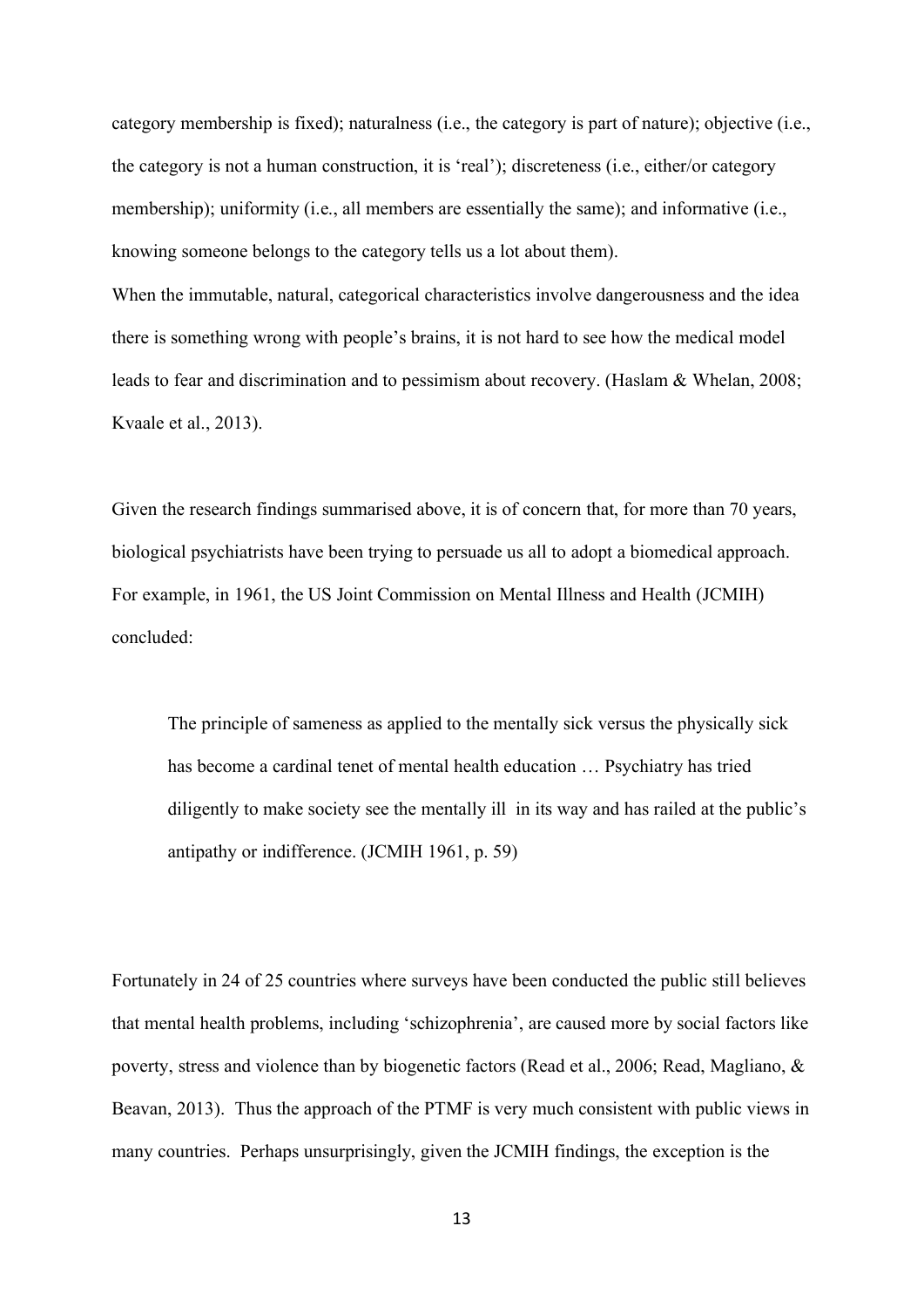USA, which has arguably the most rigidly bio-genetic approach to mental health in the world and where drug companies can advertise direct to consumers – for example on TV - promoting the idea that all forms of human distress are illnesses in need of their products. Everywhere else the public has the same view: that bad things happen and they can mess us up. And we continue to believe this despite millions of dollars, often drug company money, being spent, for decades, trying to get us to change our minds.

## *Alternatives*

An evidence-based approach to destigmatisation dictates that the 'mental illness is an illness like any other approach' be abandoned. We have seen that there is evidence that psychosocial explanations are associated with positive attitudes. It is not clear why social causal beliefs improve attitudes. It has been argued that the 'social' is more important than the 'causal' in that it seems any normal information about a person increases 'ascribed humanity' (Martinez, Piff, Mendoza-Denton, & Hinshaw, 2011). Indeed, the strongest predictor of low fear and discrimination is the amount of contact with the people who are the object of the discrimination (Angermeyer & Dietrich 2006; Read & Harre, 2001; Read, Haslam, & Magliano, 2013). This is a long-established finding in social psychology. Imagined differences between people can lead to fear which leads to a desire for social distance from the other which leads to continued ignorance and so on. It is unfortunate, therefore, that one goal of the illness model approach, that of increasing confidence in medical professionals and 'treatments', seems to reduce confidence in our own abilities to help one another (Riedel-Heller, Matschinger, & Angermeyer, 2005), thereby inhibiting exactly the sort of contact needed to combat prejudice.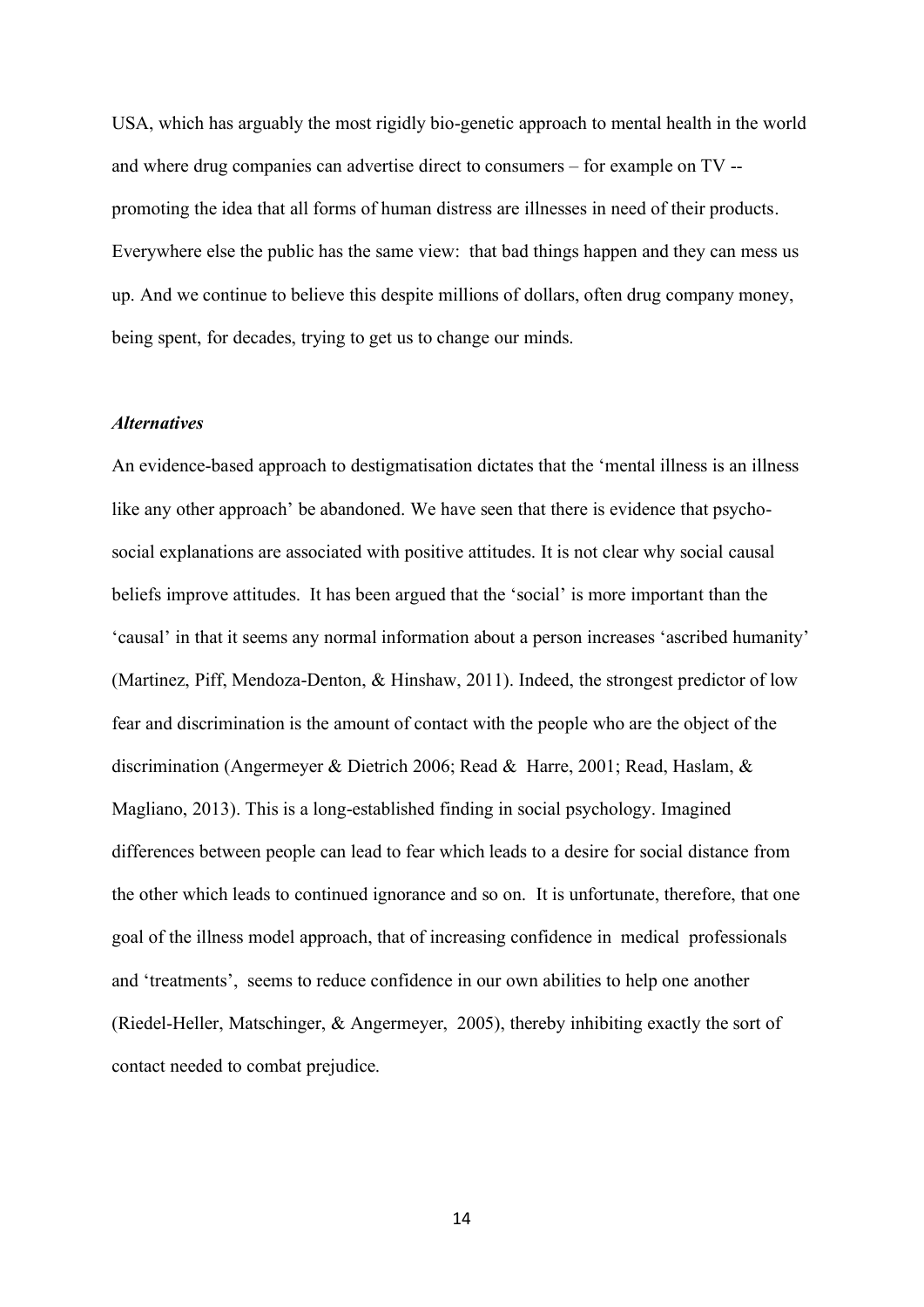So how might we design programmes that will reduce stigma and discrimination? A number of studies (Corrigan & Kosyluk, 2013; Sayce, 2003; Read et al., 2006; Read, Haslam, & Magliano, 2013) suggest that effective community-based efforts tend to be based on a number of key principles. Firstly, those who are discriminated against are fully involved in the design and management of the programme. Secondly, they should provide opportunities for increased contact, but in a context where differences between people are acknowledged and valued and where the participation of and contribution by people with mental health problems is positively promoted. Thirdly, stereotypes about violence need to be addressed (including campaigns to change negative media coverage). Fourthly, the power differentials that underpin discrimination need to be addressed and so campaigns should include, in their materials, a range of different groups (e.g. varying by gender, age, ethnicity, etc.). Lastly, educational campaigns are not enough on their own and need to be combined with legislation to outlaw discrimination on the basis of mental health.

So far we have seen that a biomedical approach to distress and distressing behaviour is not consistent with the research literature on psychosocial causes, that its categories are deeply problematic and that its anti-stigma campaigns are counter-productive. We turn now to consider biomedical interventions and services.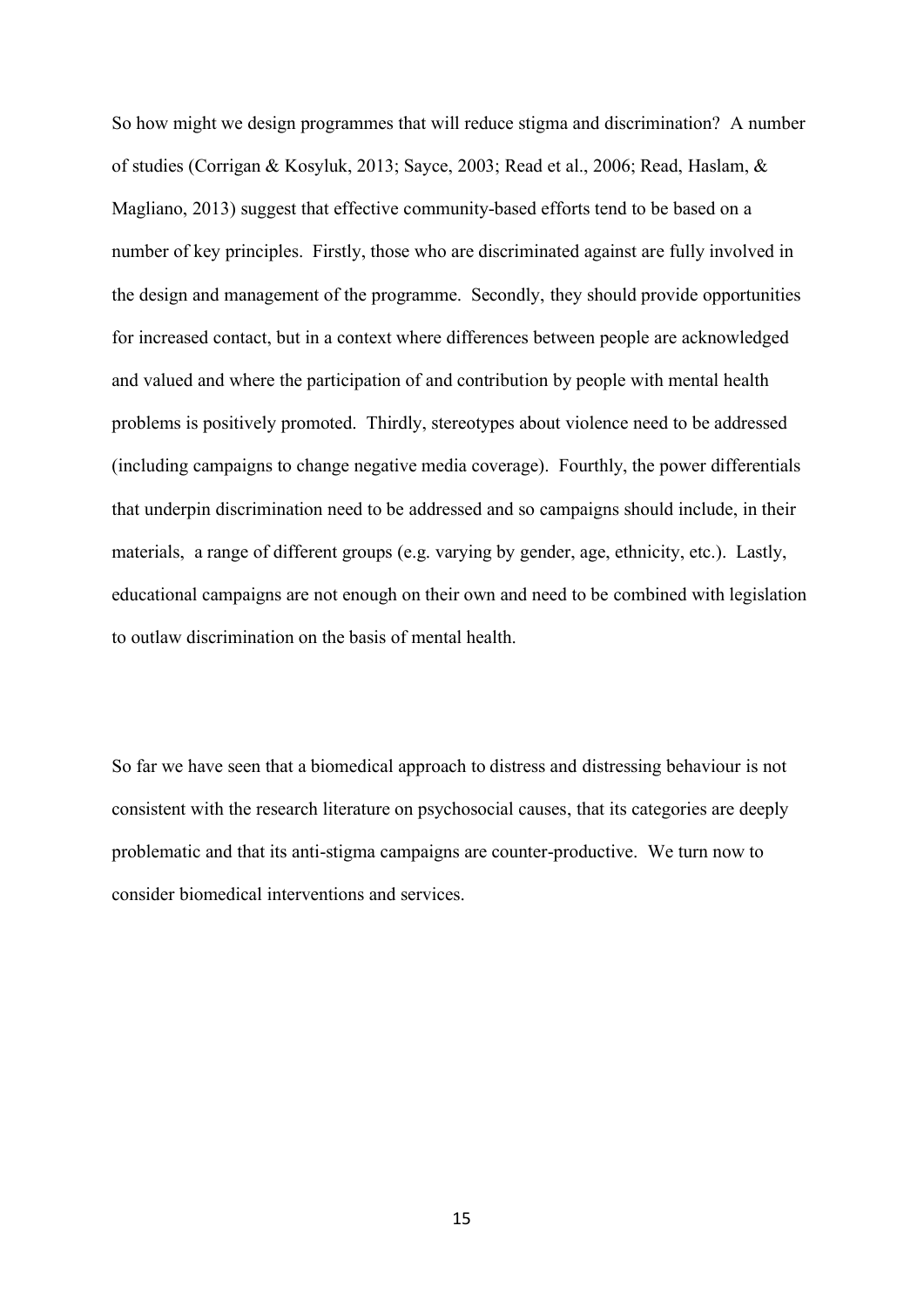# **The inadequacy of biomedical approaches and the need to transform and re-design mental health services**

A biomedical approach is dominant in the mental health services of many countries and yet a number of studies have demonstrated the inadequacy and dangers of psychiatric drugs (Bentall, 2009; Davies & Read, 2019; Hutton et al., 2013; Kirsch, 2009; Moncrieff, 2008; Read & Williams, 2019) and ECT (Read & Bentall, 2010; Read, Kirsch, & McGrath, 2020). This inadequacy has also been recognised by the UN Special Rapporteur, Dainius Pūras who has concluded that '[r]eductive biomedical approaches to treatment that do not adequately address contexts and relationships can no longer be considered compliant with the right to health' (2017, p.17).

The use of these interventions is enabled, as we discuss in the PTMF, by the use of diagnoses which give the appearance that psychiatric interventions are like those in the rest of medicine. This is not to say that drugs may not occasionally be helpful in certain contexts. Critical psychiatrist Joanna Moncrieff (2008), for example, has argued that the current approach to psychiatric medication adopts a 'disease-based' model where drugs are described as 'treatments' claiming to address presumed, but empirically discredited, biological causes. She argues, instead, that we could adopt a 'drug-based' approach which acknowledges that drugs have a range of positive and negative effects (in the absence of any chemical imbalance that needs correcting) and so could be used carefully and pragmatically, for relatively brief periods of time, to provide relief from the kinds of experiences seen as 'symptoms' within a biomedical model.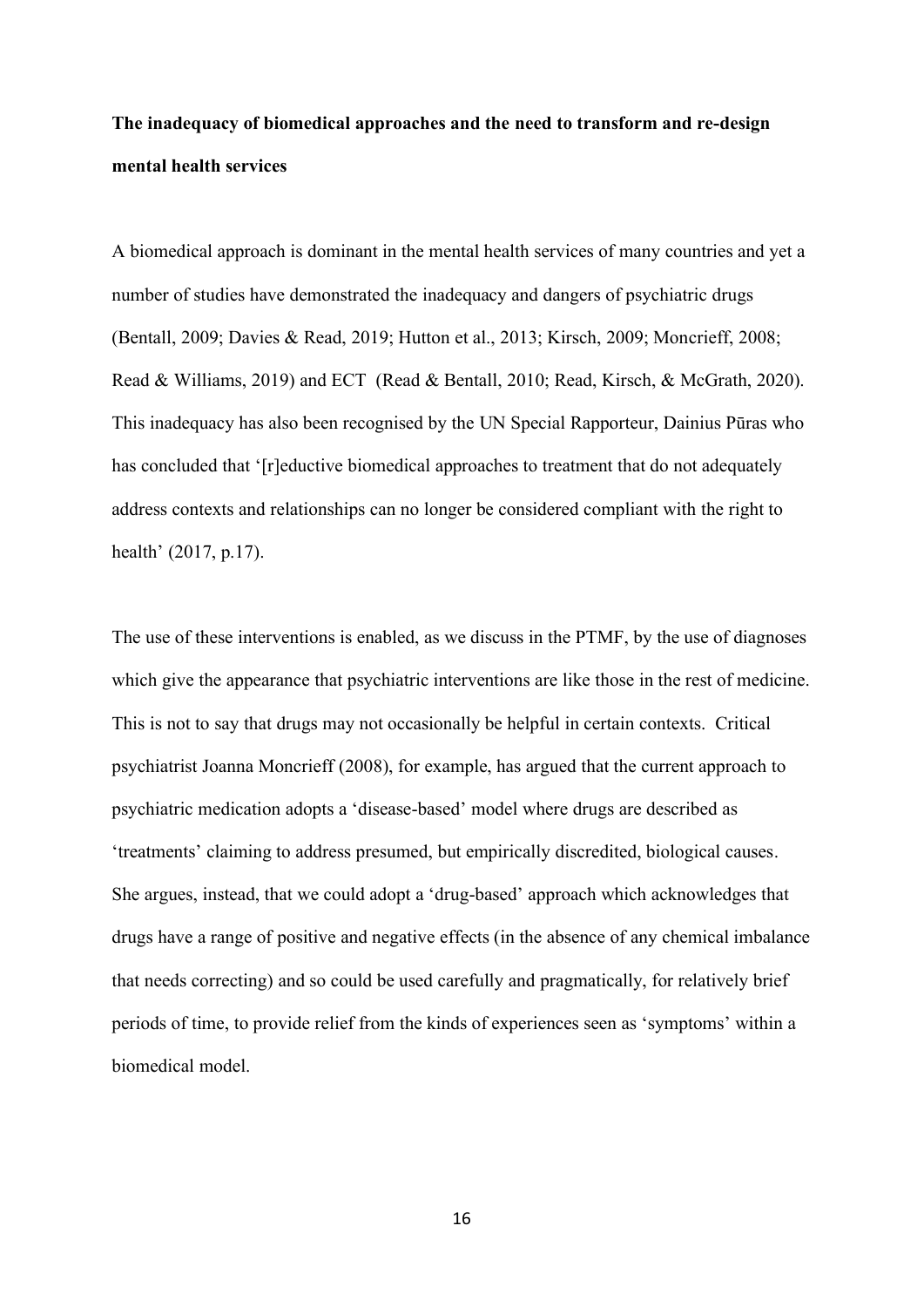What is the experience of people using mental health services given what we know of the causal role of psychosocial factors? Some long-term users of New Zealand mental health services gave the following responses:

There were so many doctors and registrars and nurses and social workers and psychiatric district nurses in your life asking you about the same thing, mental, mental, mental, but not asking you why.

I think there was an assumption that I had a mental illness and, you know, because I wasn't saying anything about the abuse I'd suffered no one knew.

I just wish they would have said "What happened to you? What happened?" But they didn't. (Lothian & Read, 2002, p. 101).

Here again, we see that a biomedical approach obscures the role of adversities. Often people who have suffered significant adversities in their life are re-traumatised when they have contact with mental health services since they are not asked about the reasons why they may have become distressed. If they had been asked about these then they might have understood that, rather than being symptoms of a purported disorder, their experiences of distress were intelligible responses to previous adversities, as we argue in the PTMF.

In some recent work I and my colleagues have reviewed a range of studies and found, unfortunately, that this is a common experience for many of those seeking help. In one review we focused on whether adult mental health services identified child abuse and neglect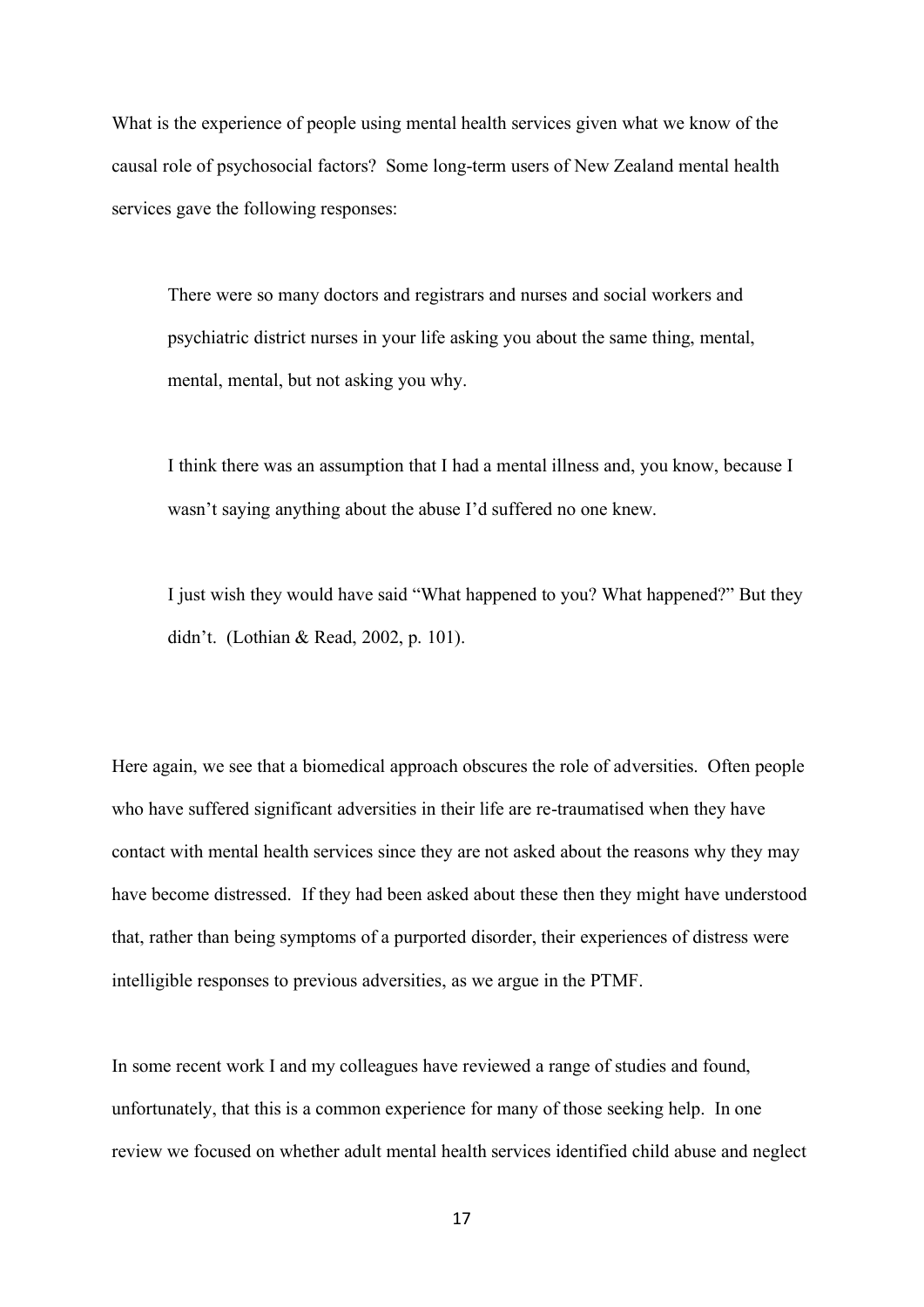and found that most cases were not identified (Read, Harper, Tucker, & Kennedy, 2018b). In another we examined research on how mental health services responded when child abuse or neglect became known and found that rates of referral to appropriate therapy ranged from 8% to 23% (Read et al., 2018a). Rates of both identification and adequate response were particularly low for neglect, and for men and people experiencing psychosis. Less than 2% of all cases were referred to legal authorities.

If services were to change so that they responded more humanely and effectively to child maltreatment, what kinds of barriers would need to be overcome? Our research (Read et al., 2018a, p. 1615) suggests that mental health professionals' beliefs are one obstacle. For example, holding strong bio-genetic causal beliefs, believing that talking about child abuse is irrelevant for people with psychosis diagnoses, or believing that disclosures by psychiatric service users are often false, imagined or delusional are major impediments. Similarly, many professionals fear that talking about it will distress people and make their problems worse, or they may believe that there are more immediate concerns to deal with. What is also clear is that many professionals lack knowledge about the prevalence and effects of child maltreatment, and lack confidence in how to ask about and respond to childhood adversities. This indicates the need for a large-scale programme of training for mental health professionals.

The PTMF would be a useful resource for such a training initiative. It suggests that we replace the question at the heart of biomedical approaches -- 'what is wrong with you?' - with four others:

'What has happened to you?' (How has power operated in your life?)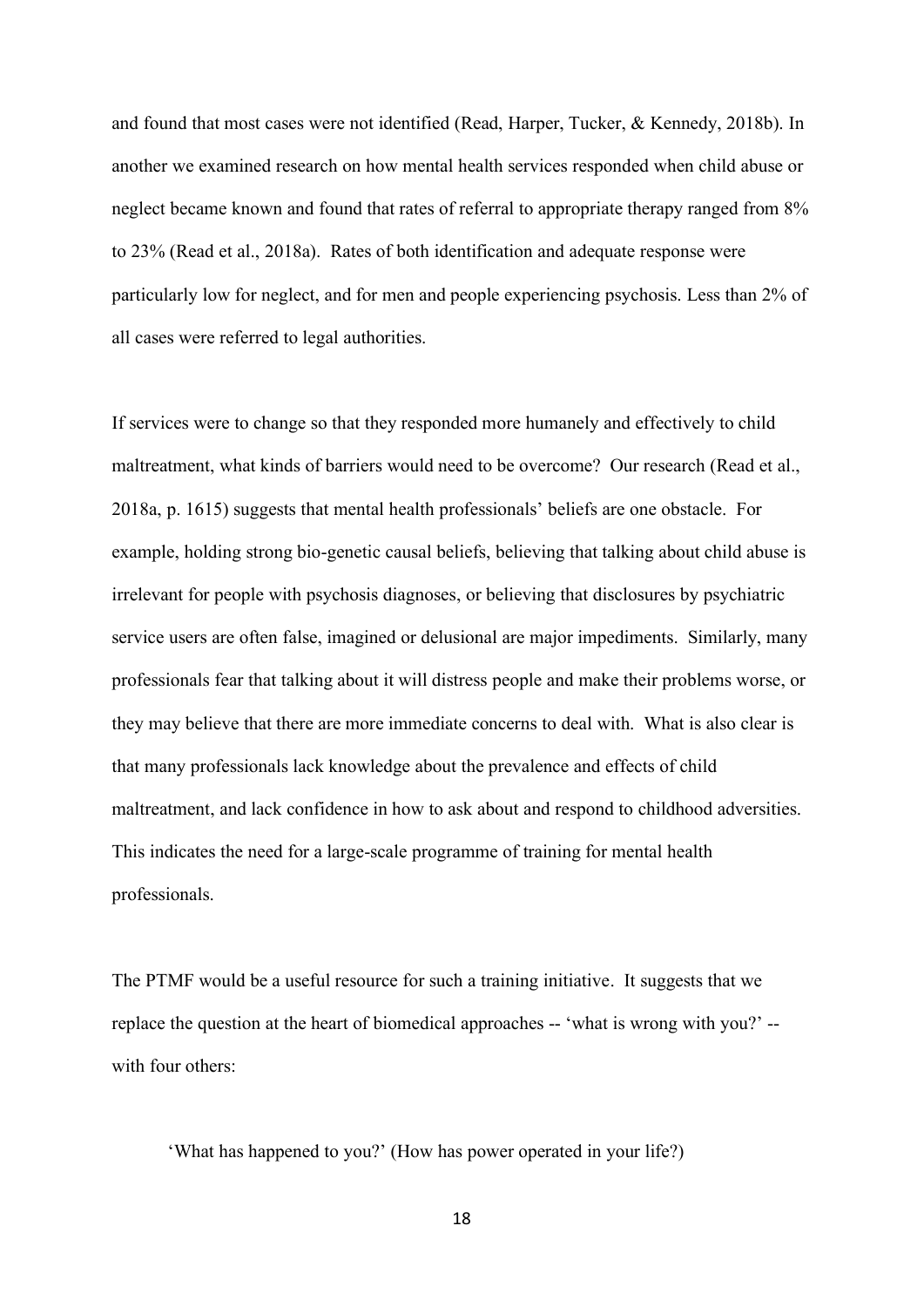'How did it affect you?' (What kind of threats does this pose?)

'What sense did you make of it?' (What is the meaning of these situations and experiences to you?)

'What did you have to do to survive?' (What kinds of threat Response are you using?)

Johnstone and Boyle (2018, p.9)

But for such an approach to become fully embedded in mental health services there needs to be systemic organisational change. Some ideas for how we might go about this come from organisations that have attempted to transform their services using the principles of 'Trauma-Informed Care'. These principles are very much consistent with the PTMF conceptual framework though we suggest that it may be more helpful to include a broader range of adversities since the term 'trauma' can imply a discrete event and many service users may not identify with the term although they would acknowledge that they have experienced adversities

## *The example of trauma-informed services*

Services based on the principles of trauma-informed care may include specific types of therapies for individuals who have experienced trauma but the focus is on the culture of the service as a whole. The US National Centre for Trauma-Informed Care established by SAMHSA (Substance Abuse and Mental Health Services Administration) notes that, when services adopt these principles 'its entire organization, management, and service delivery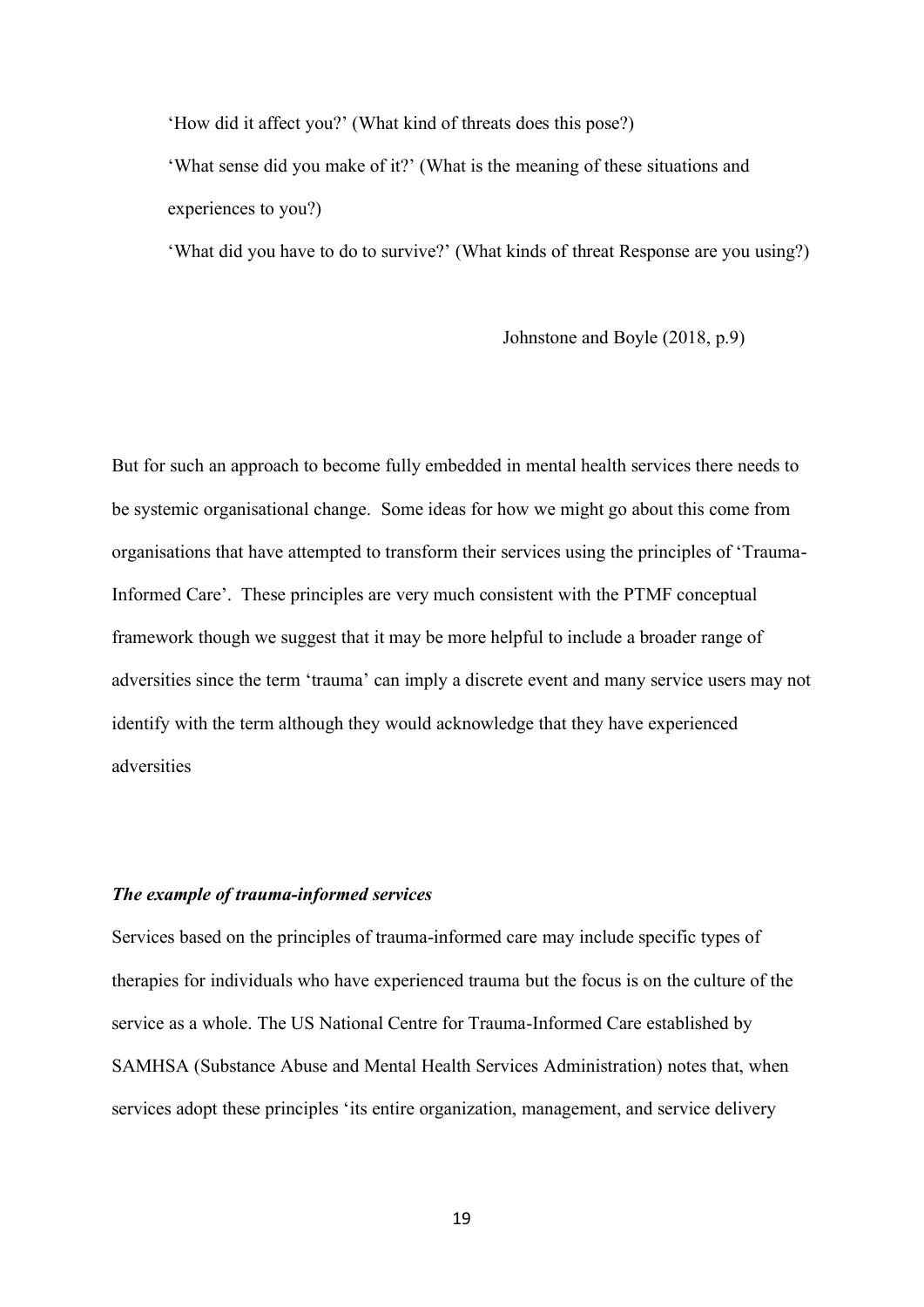system is assessed and potentially modified to include a basic understanding of how trauma affects the life of an individual seeking services.' (SAMHSA, 2015).

The Australian Blue Knot Foundation [\(www.blueknot.org.au\)](http://www.blueknot.org.au/) has developed useful guidelines which are applicable to a range of services including mental and physical health, social care and so on (Blue Knot Foundation, 2012, p.xxviii). Four key assumptions of a trauma-informed approach include, firstly, that the effects of complex (cumulative, underlying) trauma are pervasive, and if unresolved, negatively impact mental and physical health across the lifespan. Secondly, the majority of people treated by public mental health and substance abuse services have trauma histories. Thirdly, that child abuse, in all its forms, and chronic neglect, are the key antecedents of complex trauma, although they are not the only causes. Finally, that when unresolved, complex trauma causes ongoing problems, not only for those who experience it, but for their children (intergenerational effects) and society as a whole.

Thus, while it is not assumed that all service users will have experienced trauma, it is expected that many will have. The idea is that all staff engage with people in such a way that facilitates recovery from any trauma or adversity that has led to the problems that they present with, that acknowledges that different traumas and adversities might require different responses, and that, at the very least, it avoids retraumatizing people through practices that either reproduce the trauma with the use of force or that dismiss the occurrence or impact of abuse. Whether such changes are a prerequisite for, or dependent on, a fundamental paradigm shift in research and services is debatable (Read, Harper, Tucker, & Kennedy, 2018a; Read, & Dillon, 2013)*.*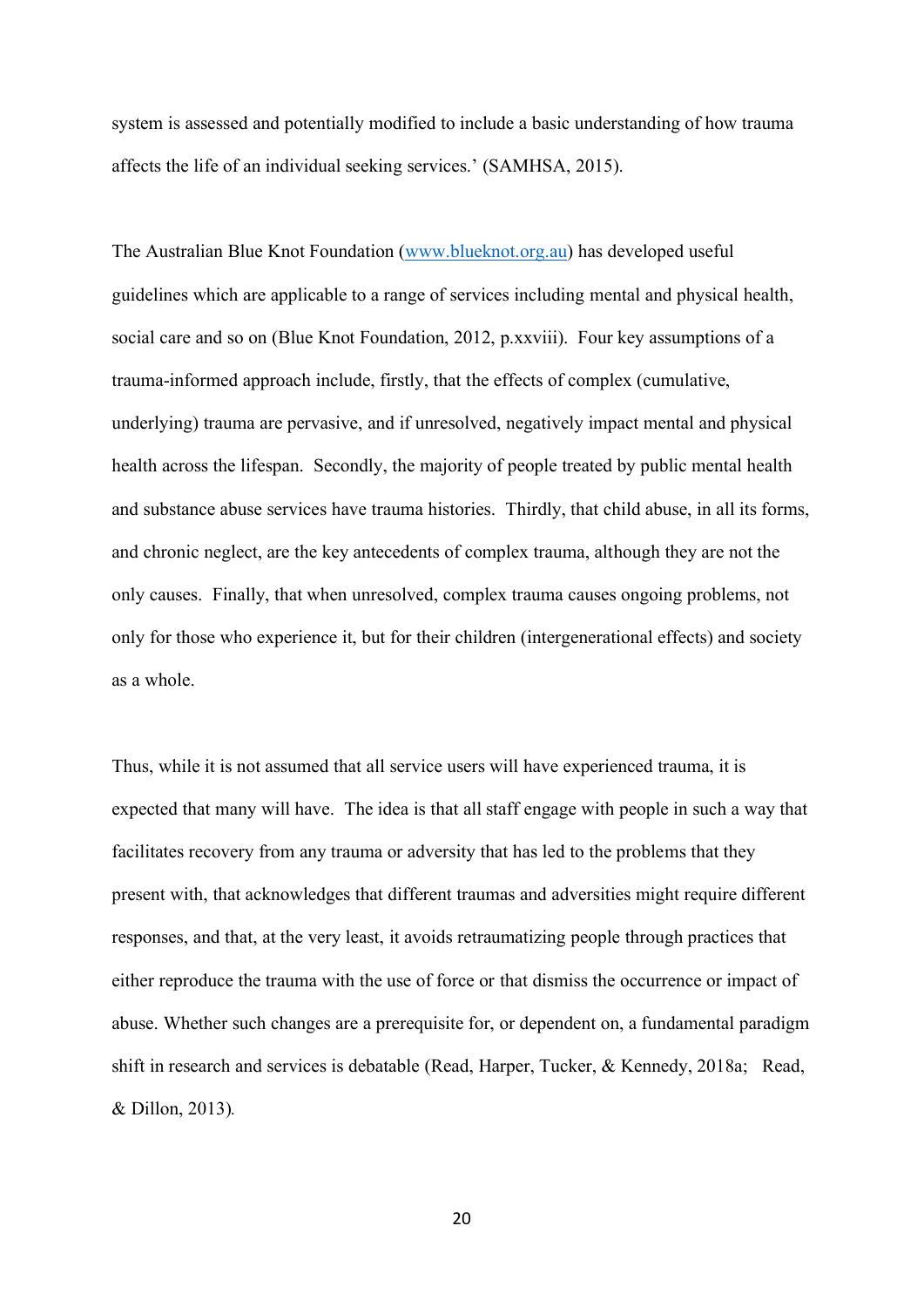Such principles remind us, once again, of the crucial role of power (Boyle, this issue). Psychosocial adversities arise from unequal relationships of power and, currently, many mental health service users are placed in similar situations when they try to access help. Thus, there is a need for broader service-level changes including abolishing coercive psychiatric interventions on the basis of diagnosis and upholding the principle of informed consent (especially, but not only, in relation to medication and ECT). A key way in which power is exerted on people in mental health services, as we saw earlier in the discussion of causal theories and diagnosis, is by obscuring the meaning of their distress and its links with life adversities. As a result, as we argue in the PTMF, it is important to create contexts in which people have agency to develop their own meanings (Cromby, this issue; Johnstone, this issue), developing their own personal narratives. People can do this on their own, perhaps by using the Guided Discussion available on the PTMF website

[\(https://www.bps.org.uk/news-and-policy/introducing-power-threat-meaning-framework\)](https://www.bps.org.uk/news-and-policy/introducing-power-threat-meaning-framework) and they can also do this in psychological therapy, using psychological formulations rather than diagnoses. However, this can also be done collectively with others and a number of peer-led groups of service users have found the PTMF a helpful way of structuring discussions about the links between adversity and distress (SHIFT, this issue). Indeed, given the importance of addressing inequalities of power, services run by experts-by-experience have a crucial role to play, such as those inspired by the Hearing Voices Network (Longden, Read & Dillon, 2018).

## *From service-level to policy-level: The need for a social movement for change*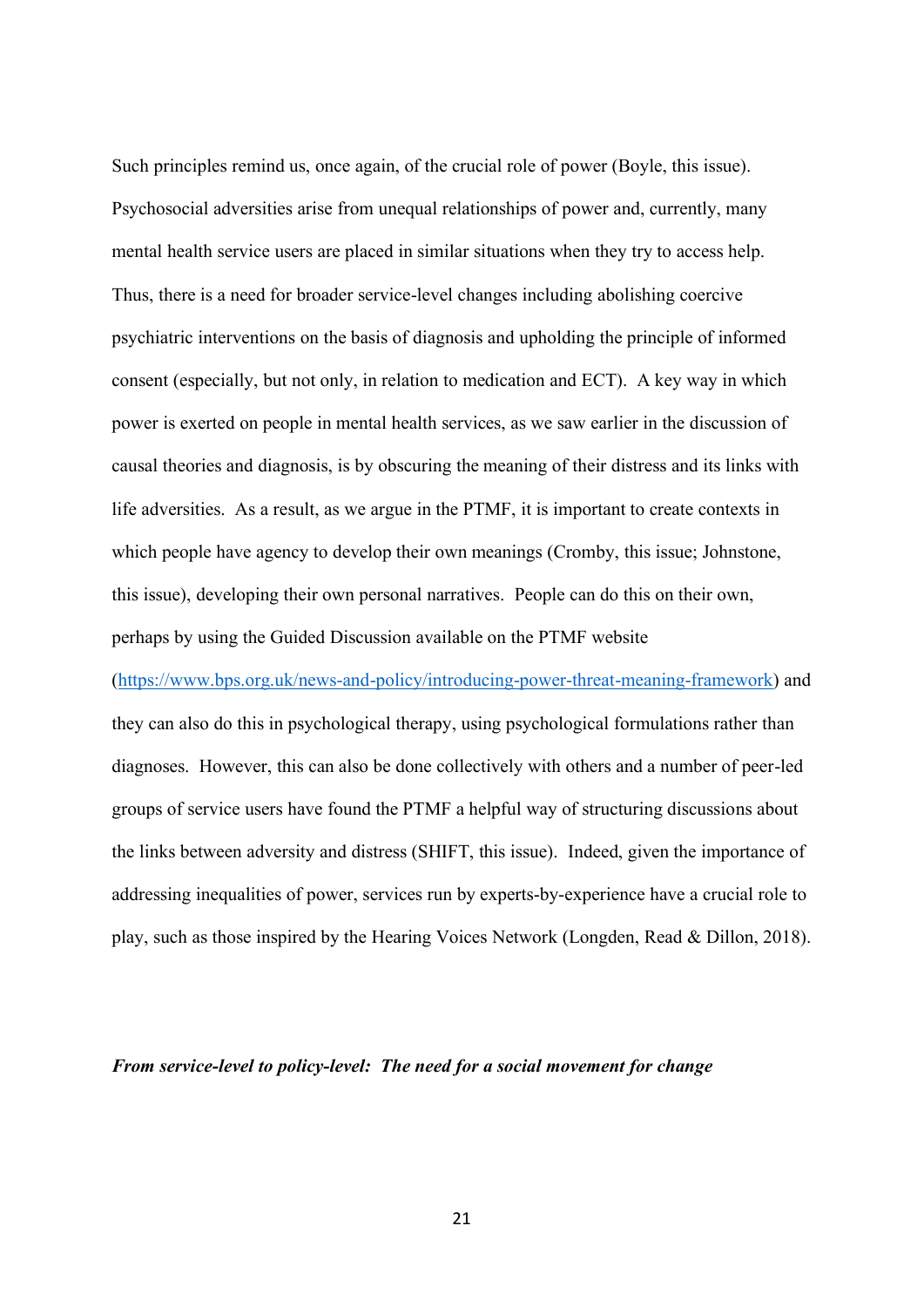Change at the level of services is necessary but not sufficient. There is also a need for societal change in how we think about psychological distress and troubling conduct. UN Special Rapporteur, Dainius Pūras (2017, p.16), has argued that we need to move beyond 'individualized responses towards action on a range of structural barriers and inequalities' (p.16). Instead, he identifies an 'urgent need for a shift in approach' which 'should prioritize policy innovation at the population level, targeting social determinants and abandon the predominant medical model that seeks to cure individuals by targeting "disorders"' (Pūras, 2017, p.19). Pūras suggests that we need to develop public policies which 'promote nonviolent and respectful relationships in families, schools, workplaces, communities and health and social services' (2017, p.16). In the final chapter of the PTMF, 'Ways forward', we make a number of suggestions for changes which could be made at the level of national policy in terms of public health and mental health policy; the legal system; research and research-funding; and access to social care, housing and welfare benefits. We recognise that this will require the kind of concerted long-term action which can only be sustained by new social movements of service users, professionals, family members and the general public.

#### **References**

- Anda, R., Brown, D., Felitti, V., Bremner, J., Dube, S., & Giles, W. (2007). Adverse childhood experiences and prescribed psychotropic medications in adults. *American Journal of Preventative Medicine, 32*, 389–394.
- Angermeyer, M., & Dietrich, S. (2006). Public beliefs about and attitudes towards people with mental illness. *Acta Psychiatrica Scandinavica, 113,* 163-79.
- Angermeyer, M., & Matschinger, H. (2005). Labeling stereotype discrimination. *Social Psychiatry and Psychiatric Epidemiology, 40,* 391-395.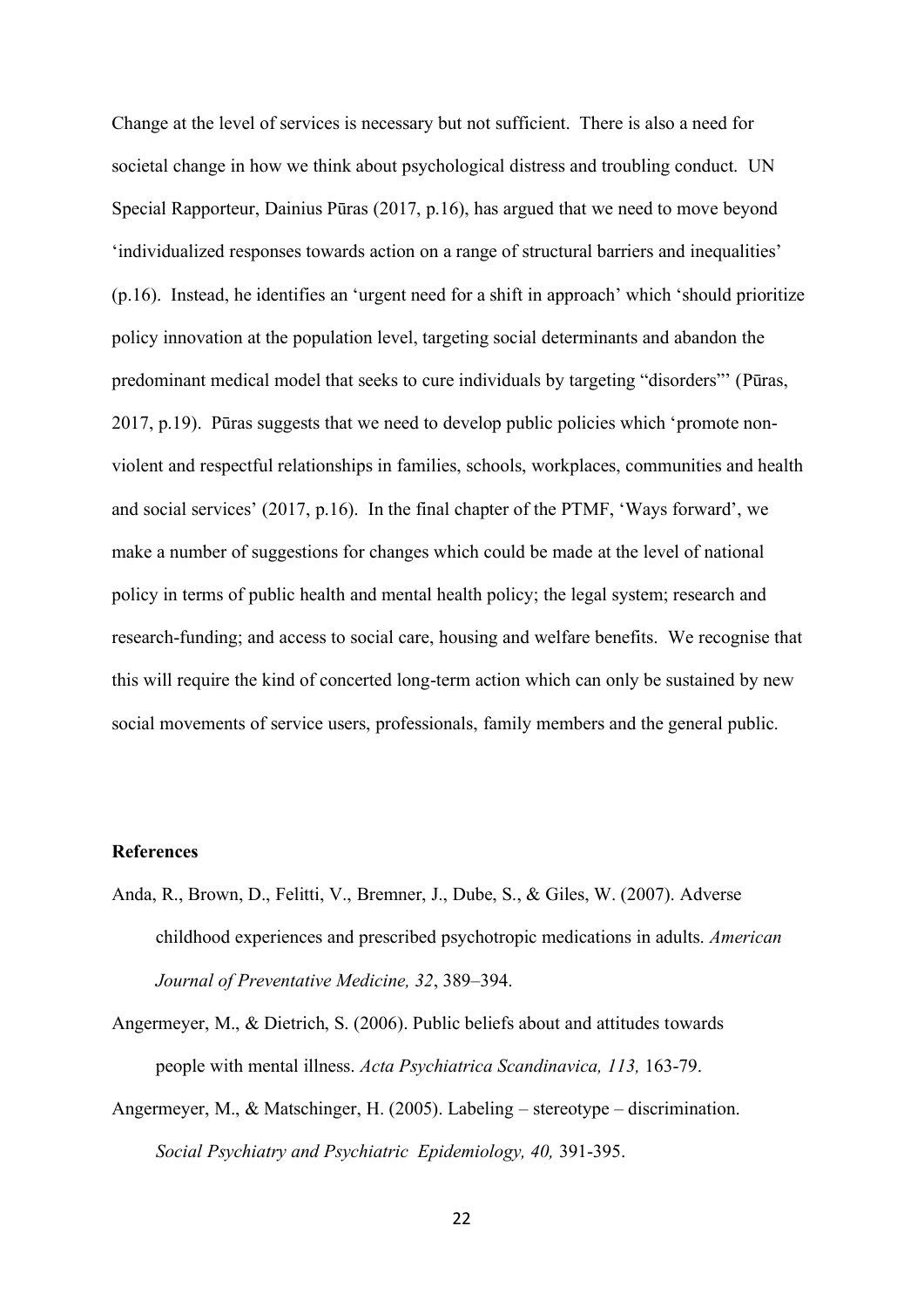- Angermeyer, M., Holzinger, A., & Schomerus, G. (2011). Biogenetic explanations and public acceptance of mental illness. *British Journal of Psychiatry, 199,* 367-372.
- Bannister, D. (1968). The logical requirements of research into schizophrenia. *British Journal of Psychiatry, 114,* 181–8.

Bentall, R. (2003). *Madness explained: Psychosis and human nature.* London: Penguin.

Bentall, R. (2009). *Doctoring the mind: Why psychiatric treatments fail.* London: Penguin.

- Blue Knot Foundation (2012). *Practice guidelines for treatment of complex trauma and trauma informed care and service delivery.* Authors: Kezelman, C. A. & Stravropoulos, P. A. Milsons point, NSW: Blue Knot Foundation. www.blueknot.org.au
- Cooke, A. (2017). *Understanding psychosis and schizophrenia*. Leicester: British Psychological Society.
- Corrigan, P., & Kosyluk, K. (2013). Erasing the stigma*. Basic and Applied Social Psychology 35,* 131-140.
- Davies, J., & Read, J. (2019). A systematic review into the incidence, severity and duration of antidepressant withdrawal effects: Are guidelines evidence-based? *Addictive Behaviours.* doi.org/10.1016/j.addbeh.2018.08.027
- Division of Clinical Psychology (2013). *Classification of behaviour and experience in relation to functional psychiatric diagnosis: Time for a paradigm shift. Leicester:* British Psychological Society.
- Fibiger, H. (2012). Psychiatry, the pharmaceutical industry, and the road to better therapeutics. *Schizophrenia Bulletin, 38,* 649-650.
- Haslam, N. & Whelan, J. (2008). Human natures: Psychological essentialism in thinking about differences between people. *Social and Personality Psychology, 2,* 1297-1312.
- Hepworth, I., & McGowan, L. (2013). Do mental health professionals enquire about childhood sexual abuse during routine mental health assessment in acute mental health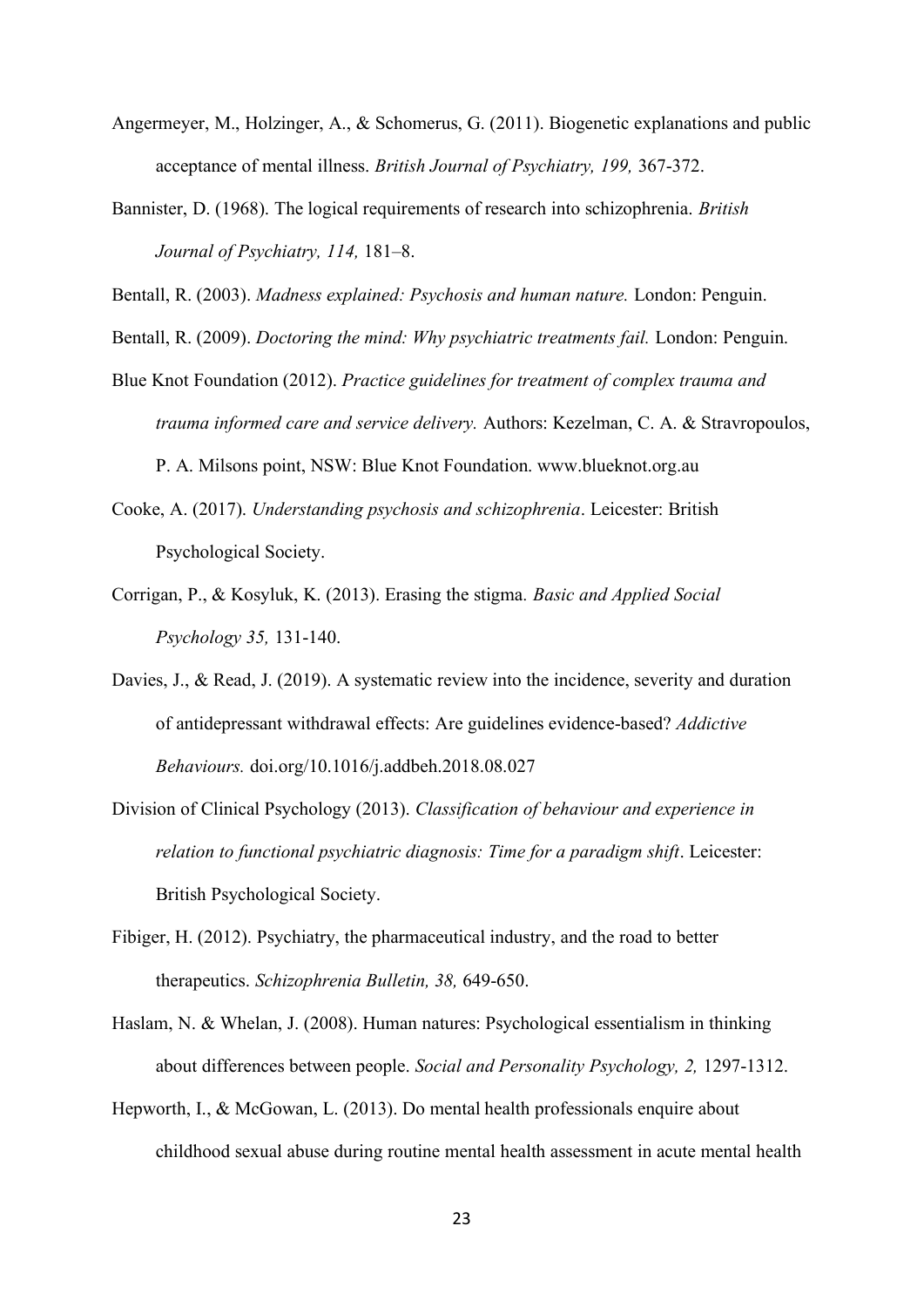settings? A substantive literature review. *Journal of Psychiatric Mental Health Nursing, 20,* 473-483.

- Hutton, P., Weinmann, S., Bola, J. & Read, J. (2013) Antipsychotic drugs. In J. Read & J. Dillon (Eds.) *Models of Madness: Psychological, social and biological approaches to psychosis* (2nd edn), pp. 105-124. Hove: Routledge.
- Johnstone, L. & Boyle, M. with Cromby, J., Dillon, J., Harper, D., Kinderman, P., Longden, E., Pilgrim, D. & Read, J. (2018). *The Power Threat Meaning Framework: Towards the identification of patterns in emotional distress, unusual experiences and troubled or troubling behaviour, as an alternative to functional psychiatric diagnosis*. Leicester: British Psychological Society.
	- Johnstone, L. (2014)*. A straight-talking introduction to psychiatric diagnoses.* Ross-on-Wye: PCCS Books.
	- Kessler, R., McLaughlin, K., Green, J., Gruber, M., Sampson, N., Zaslavsky, A., … Williams, D. (2010). Childhood adversities and adult psychopathology in the WHO World Mental Health Surveys. *British Journal of Psychiatry, 197,* 378-385.
	- Kirsch, I. (2009). *The emperor's new drugs: Exploding the antidepressant myth*. London: The Bodley Head.
	- Kirsch, I., Deacon, B., Huedo-Medina, T., Scoboria, A., Moore, T., & Johnson, B. (2008). Initial severity and antidepressant benefits: A meta-analysis of data submitted to the food and drug administration. *PLoS Med. 5,* 0260-0268.
	- Kvaale, E., Haslam, N. & Gottdiener W. (2013). The 'side effects' of medicalization: A meta-analytic review of how biogenetic explanations affect stigma. *Clinical Psychology Review, 33,* 782–794.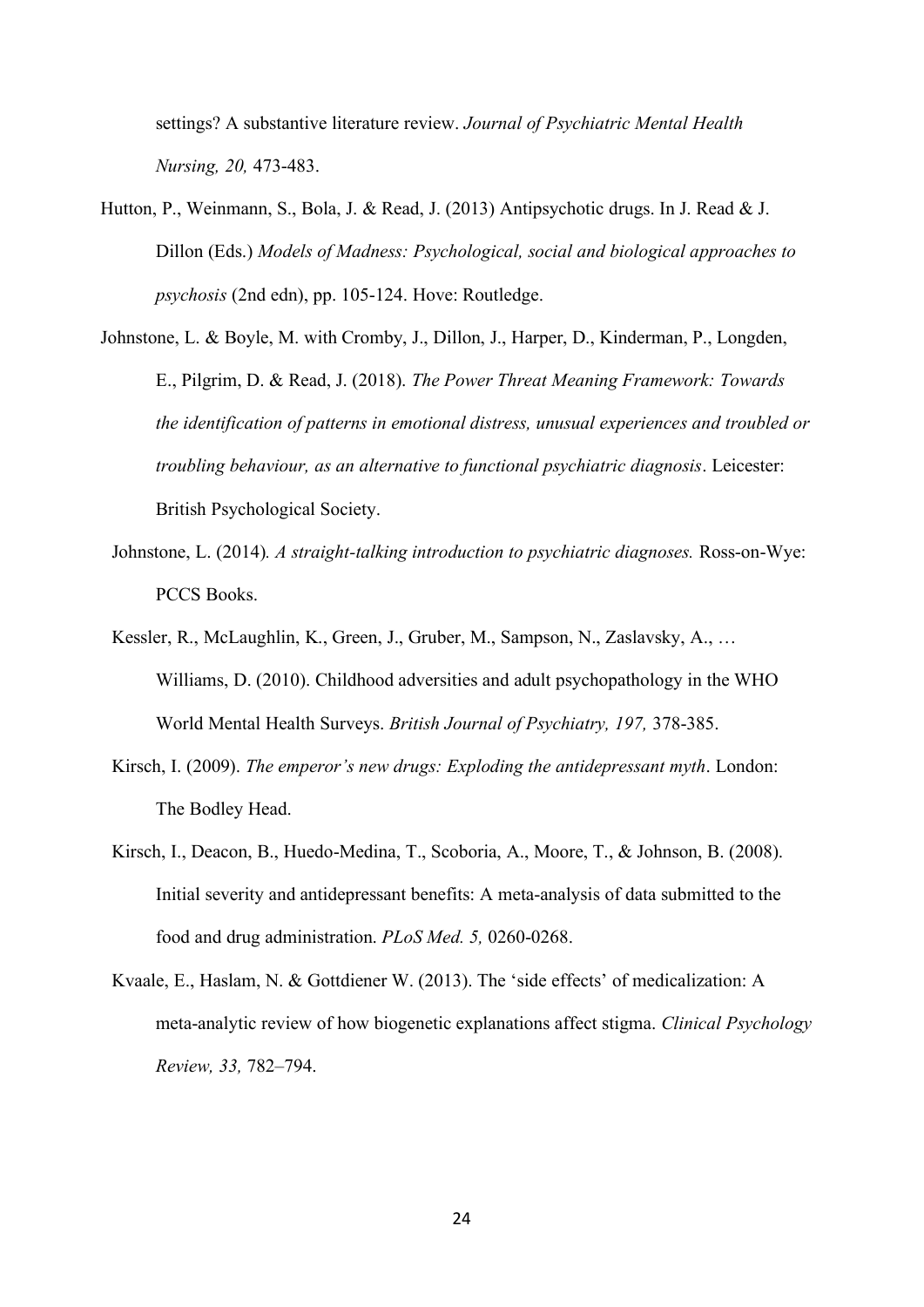- Lebowitz, M. & Ahn, W. (2014). Effects of biological explanations for mental disorders on clinicians' empathy. *Proceedings of the National Academy of Science of the* USA, 111, 17786-91770.
- Lebowitz, M. S., & Appelbaum, P. S. (2019). Biomedical explanations of psychopathology and their implications for attitudes and beliefs about mental disorders. *Annual Review of Clinical Psychology*, *15*, 555-577.
- Longden, E., Read, J., & Dillon, J. (2018). Assessing the impact and effectiveness of Hearing Voices Network self-help groups. *Community Mental Health Journal, 54,* 184- 188.
- Lothian, J., & Read, J. (2002). Asking about abuse during mental health assessments. Clients' views and experiences. *New Zealand Journal of Psychology, 31,* 98-103.
- Magliano, L., Citarelli, G., & Read, J. (2020). The beliefs of non-psychiatric doctors about the causes, treatments and prognosis of schizophrenia. *Psychology and Psychotherapy: Theory, Research and Practice.* doi: 10.1111/papt.12252.
- Magliano, L., Strino, A., Punzo, R., Acone, R., Affuso, G., & Read, J. (2017). Effects of the diagnostic label "schizophrenia", actively used or passively accepted, on general practitioners' views of this disorder. *International Journal of Social Psychiatry, 63,*  224-234.
- Martinez, A., Piff, P., Mendoza-Denton, R., & Hinshaw, S. (2011). The power of a label. *Journal of Social and Clinical Psychology, 30,* 1-23.

Moncrieff, J. (2008). *The myth of the chemical cure*. London: Palgrave Macmillan

Morgan, V., Waterreus. A., Jablensky, A., Mackinnon, A., McGrath, J., Carr, V., … Saw, S. (2012). People living with psychotic illness in 2010: the second Australian national survey of psychosis. People living with psychotic illness in 2010. *Australian & New Zealand Journal of Psychiatry, 46,* 735-752.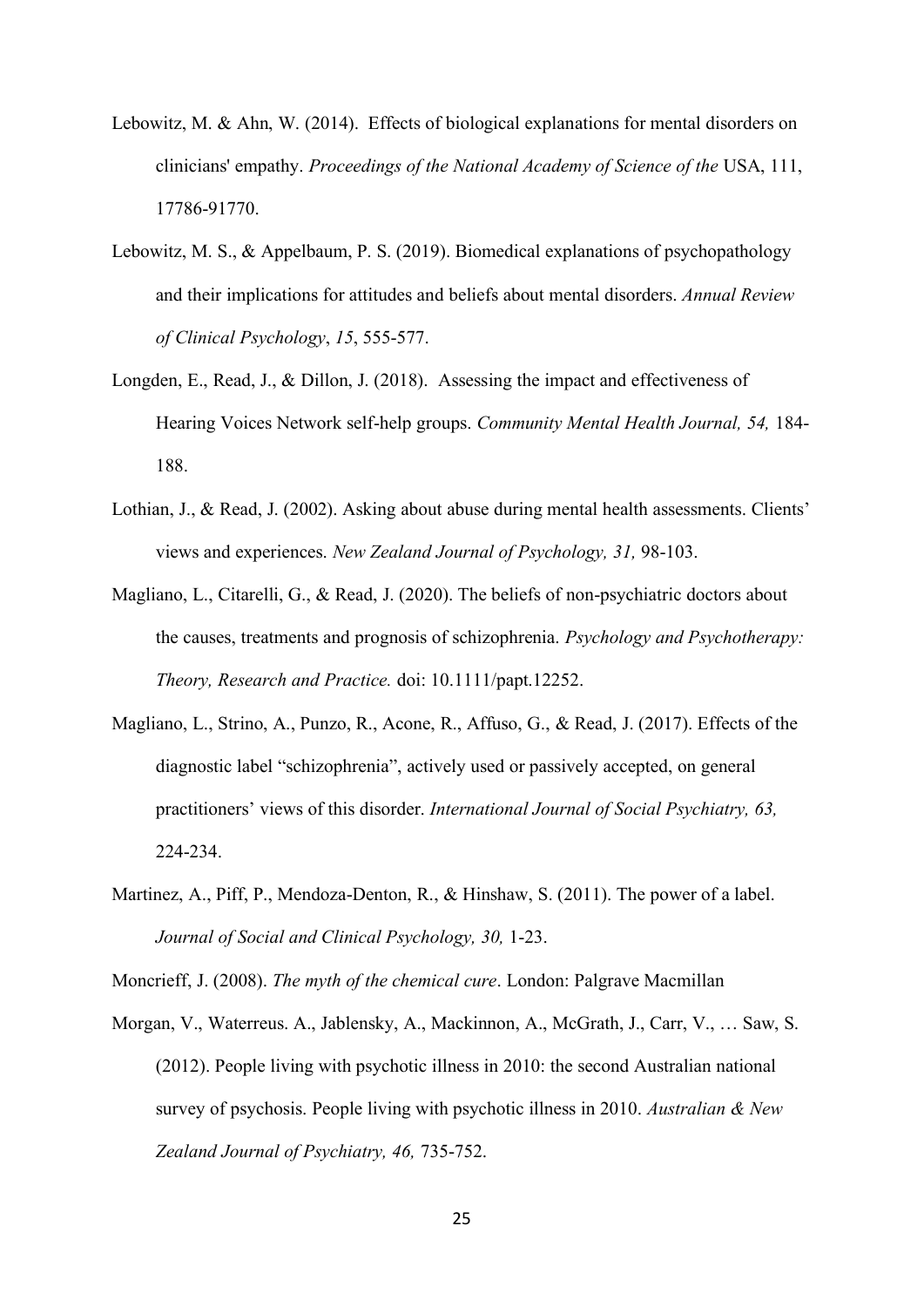- Murray, R. (2016). Mistakes I have made in my research career. *Schizophrenia Bulletin, 43,*  253-256.
- Pescosolido, B., [Martin, J.,](https://www.ncbi.nlm.nih.gov/pubmed/?term=Martin%20JK%5BAuthor%5D&cauthor=true&cauthor_uid=18436358) [Lang, A.](https://www.ncbi.nlm.nih.gov/pubmed/?term=Lang%20A%5BAuthor%5D&cauthor=true&cauthor_uid=18436358), [Olafsdottir, S.](https://www.ncbi.nlm.nih.gov/pubmed/?term=Olafsdottir%20S%5BAuthor%5D&cauthor=true&cauthor_uid=18436358), et al (2008) Rethinking theoretical approaches to stigma: a framework integrating normative influences on stigma. *Social Science & Medicine 67,* 431-440.
- Pūras D. (2017, 28 March). Report of the Special Rapporteur on the right of everyone to the enjoyment of the highest attainable standard of physical and mental health. United Nations General Assembly. Human Rights Council. Thirty-fifth session. A/HRC/35/21. Retrieved from:

<https://www.ohchr.org/EN/Issues/Health/Pages/AnnualReports.aspx>

- Pyle, M., & Morrison, A. (2013). 'It's just a very taboo and secretive kind of thing': Making sense of livingwith stigma and discrimination from accounts of people with psychosis. *Psychosis: Psychological, Social and Integrative Approaches, 6,* 195–205.
- Read, J. (2013a). Childhood adversity and psychosis; From heresy to certainty. In J. Read & J. Dillon (Eds.) *Models of madness: Psychological, social and biological approaches to psychosis* (2nd edn), pp. 249-275. Hove: Routledge.
- Read, J. (2013b). Does'schizophrenia' exist? Reliability and validity. In J. Read & J. Dillon (Eds.) *Models of madness: Psychological, social and biological approaches to psychosis* (2nd edn), pp. 249-275. Hove: Routledge.
- Read, J. (2020). Bad things happen and can drive you crazy: The causal beliefs of 701 people taking antipsychotics. *Psychiatry Research*.

<https://doi.org/10.1016/j.psychres.2020.112754>

Read, J., & Bentall, R. (2010). The effectiveness of electroconvulsive therapy: A literature review. *Epidemiology and Psychiatric Sciences, 19,* 333-347.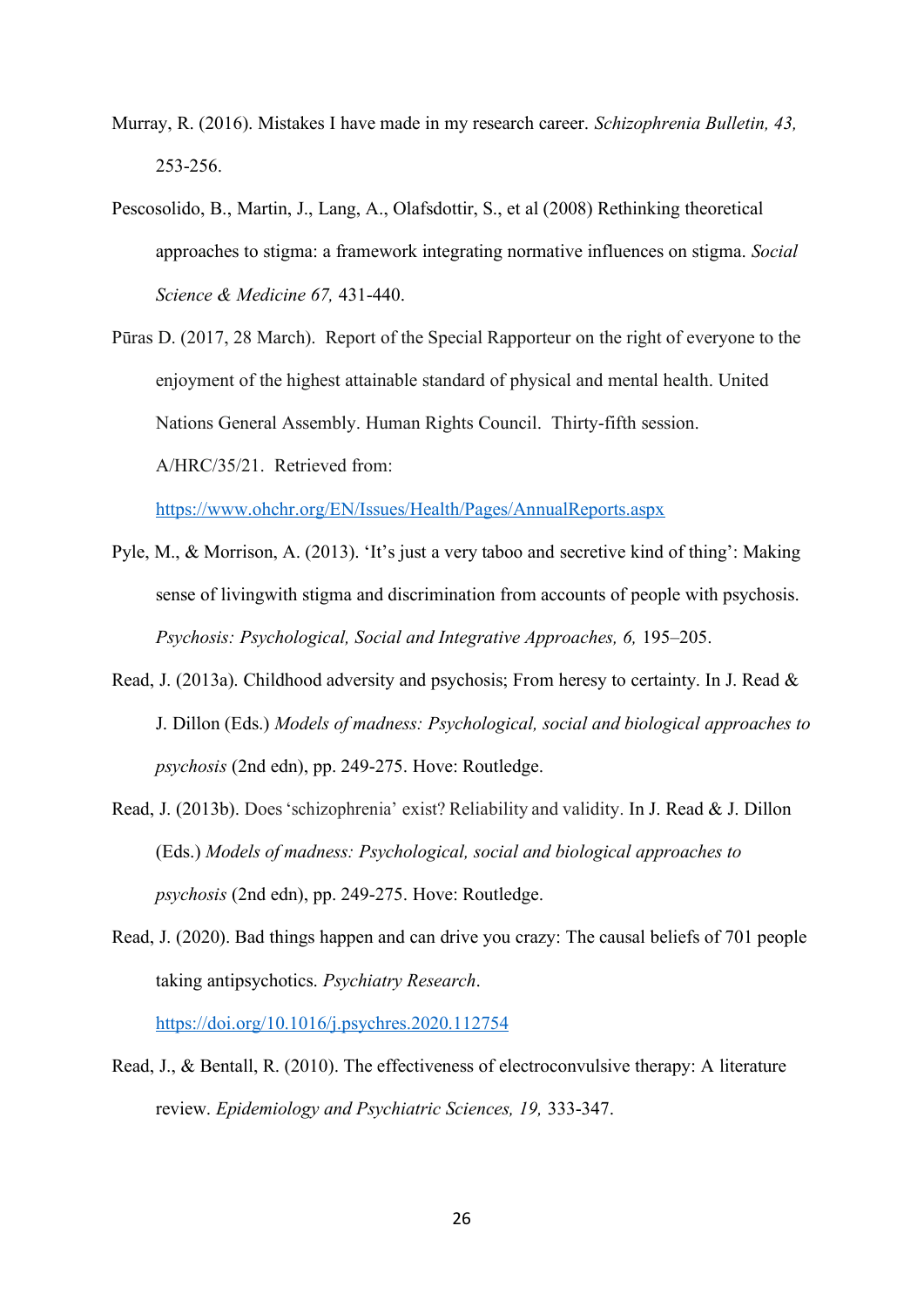- Read, J., & Dillon, J. (Eds.). (2013). *Models of madness: Psychological, social and biological approaches to psychosis* . Hove: Routledge.
- Read, J., Fosse, R., Moskowitz, A. & Perry, B. (2014). The traumagenic neurodevelopmental model of psychosis revisited. *Neuropsychiatry, 4,* 65-79.
- Read, J., Harper, D., Tucker, I. & Kennedy, A. (2018a). How do mental health services respond when child abuse or neglect become known? A literature review. *International Journal of Mental Health Nursing*, 27, 1606-1617.
- Read, J., Harper, D., Tucker, I. & Kennedy, A. (2018b). Do mental health services identify child abuse and neglect? A systematic review. *International Journal of Mental Health Nursing, 27,* 7-19.
- Read, J. & Harre, N. (2001). The role of biological and genetic causal beliefs in the stigmatisation of 'mental patients'. *Journal of Mental Health, 1*0, 223-235.
- Read, J., Haslam, N. & Magliano, L. (2013). Prejudice, stigma and 'schizophrenia'. In J. Read & J. Dillon (Eds.), *Models of madness: Psychological, social and biological approaches to psychosis* (2nd edn)*,* pp. 157-177. London: Routledge.
- Read, J., Haslam, N., Sayce, L. & Davies, E. (2006). Prejudice and schizophrenia: A review of the 'Mental illness is an Illness like any other' approach. *Acta Psychiatrica Scandinavica, 114,* 303-318.
- Read, J., Kirsch, I., & Mcgrath, L. (2020). Electroconvulsive Therapy for depression: A Review of the quality of ECT vs sham ECT trials and meta-analyses. *Ethical Human Psychiatry and Psychology*. In Press
- Read, J., Magliano, L. & Beavan, V. (2013). Public beliefs about the causes of 'schizophrenia': Bad things happen and can drive you crazy. In J. Read & J. Dillon (Eds.), Models of madness: Psychological, social and biological approaches to psychosis (2nd edn), pp. 143-156 London: Routledge.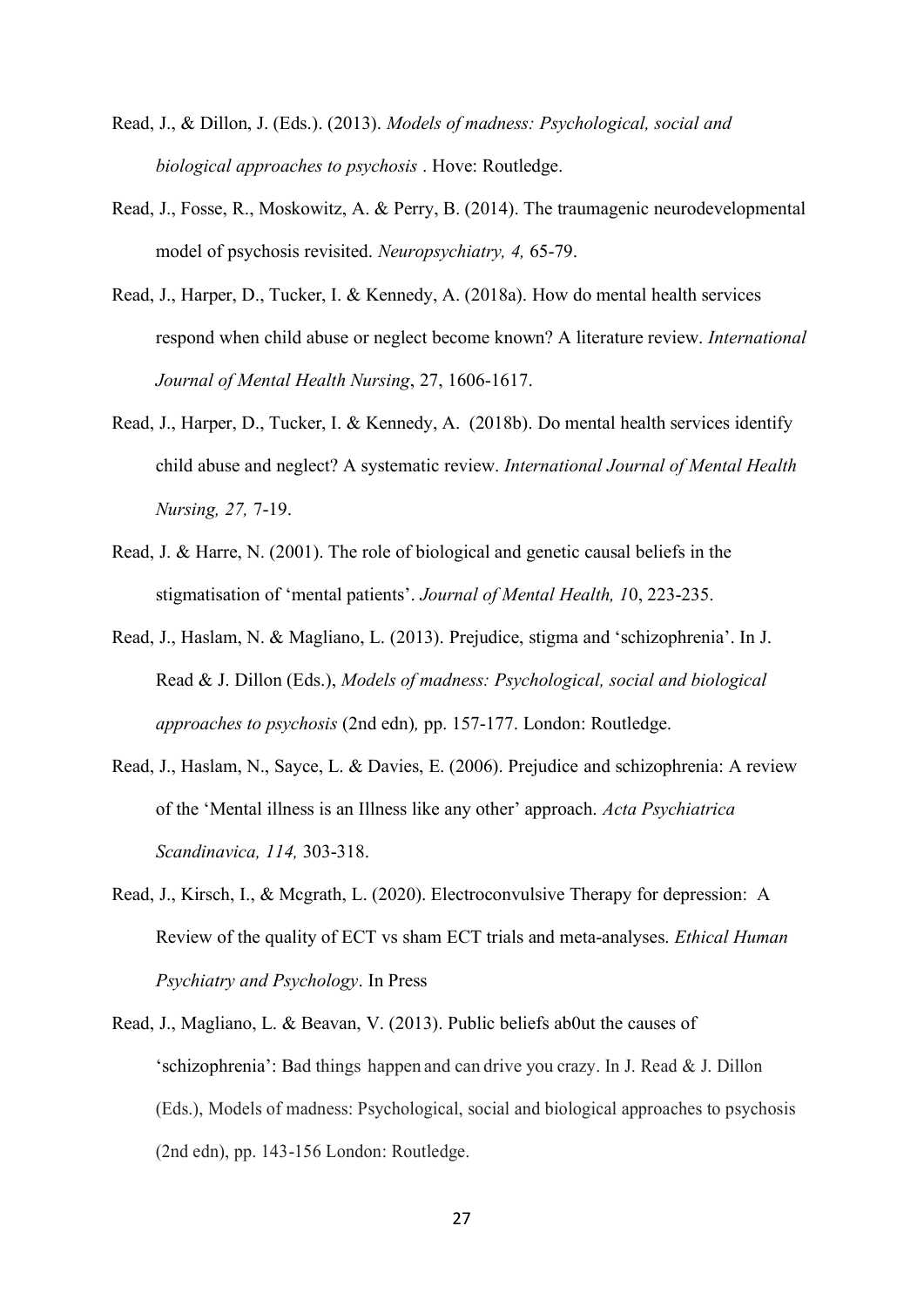- Read, J., Morrison, A., & Waddingham, R. (2020). Traumas, adversities and psychosis: practical implications. *Psychiatric Times*, in press.
- Read, J., & Williams, J. (2019). Positive and negative effects of antipsychotic medication: an international online survey of 832 recipients. *Current Drug Safety, 14*, 173-181.
- Riedel-Heller, S., Matschinger, H. & Angermeyer, M. (2005). Mental disorders who and what might help? Help-seeking and treatment preferences of the lay public. *Social Psychiatry and Psychiatric Epidemiology 40*, 167-174.

Risch, N., Herrell, R., Lehner, T., Liang, K-Y., Eaves, L., Hoh, J., … Merikangas, K. (2009).

Interaction between the serotonin transporter gene (5-httlpr), stressful life events, and risk of

depression: A meta-analysis. *Journal of the American Medical Association, 301*, 2462–2471.

- Rogers, A., & Pilgrim, D. (2014) *A Sociology of Mental Health and Illness*. Open University.
- SAMHSA (Substance Abuse and Mental Health Services Administration) (2015). *Traumainformed approach and traumas: Specific interventions.* Rockville, MD: Author. Retrieved 5 May 2016 from [http://www.samhsa.](http://www.samhsa/) gov/nctic/trauma-interventions

Sayce, L. (2000). *From psychiatric patient to cit*izen. New York: St Martin's Press.

- Schulze, B., & Angermeyer, M. (2003). Subjective experiences of stigma. *Social Science & Medicine, 56,* 299-312.
- Sorsdahl, K. Flisher, A., Wilson, Z., & Stein D. (2010). Explanatory models of mental disorders and treatment practices among traditional healers in Mpumulanga, South Africa. *African Journal of Psychiatry, 13,* 284-290.
- Varese, F., Smeets, F., Drukker, M., Lieverse, R., Lataster, T., Viechtbauer, W., … Bentall, R. (2012). Childhood adversities increase the risk of psychosis: A meta-analysis of patient-control, prospective- and cross-sectional cohort studies. *Schizophrenia Bulletin, 38,* 661-671.